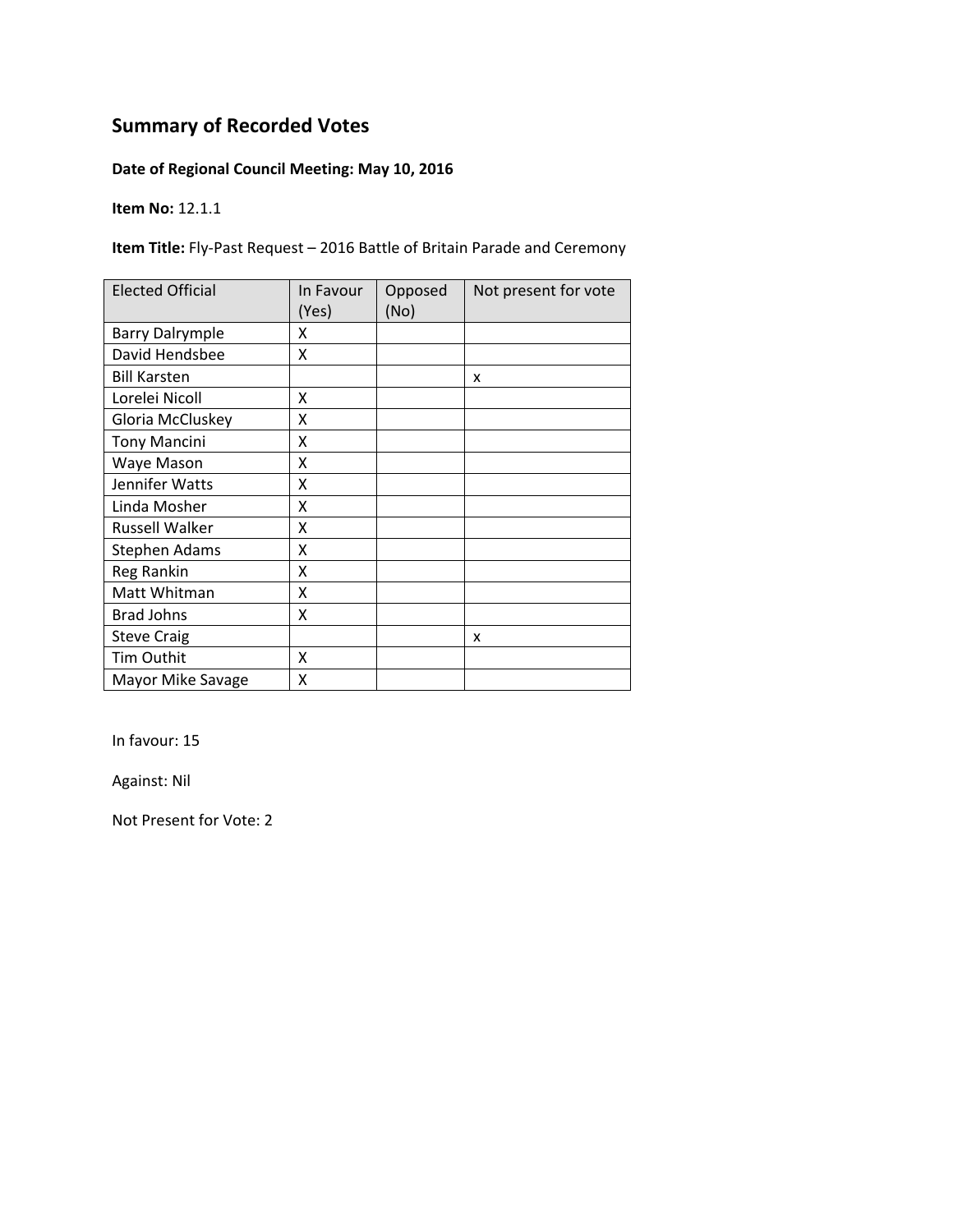#### **Date of Regional Council Meeting: May 10, 2016**

**Item No:** 14.1.1

**Item Title:** Award – Q16M022 Maintenance Agreement for Facility Emergency Generators

*Deferred to May 24, 2016 pending staff providing additional information regarding possible alternatives for maintenance of facility emergency generators.*

| <b>Elected Official</b> | In Favour<br>(Yes) | Opposed<br>(No) | Not present for vote |
|-------------------------|--------------------|-----------------|----------------------|
| <b>Barry Dalrymple</b>  | x                  |                 |                      |
| David Hendsbee          | X                  |                 |                      |
| <b>Bill Karsten</b>     |                    |                 | X                    |
| Lorelei Nicoll          | x                  |                 |                      |
| Gloria McCluskey        |                    | x               |                      |
| <b>Tony Mancini</b>     | X                  |                 |                      |
| Waye Mason              | x                  |                 |                      |
| Jennifer Watts          | X                  |                 |                      |
| Linda Mosher            | X                  |                 |                      |
| <b>Russell Walker</b>   |                    | x               |                      |
| <b>Stephen Adams</b>    | X                  |                 |                      |
| Reg Rankin              | X                  |                 |                      |
| Matt Whitman            | X                  |                 |                      |
| <b>Brad Johns</b>       | x                  |                 |                      |
| <b>Steve Craig</b>      |                    |                 | X                    |
| Tim Outhit              | X                  |                 |                      |
| Mayor Mike Savage       | X                  |                 |                      |

In favour: 13

Against: 2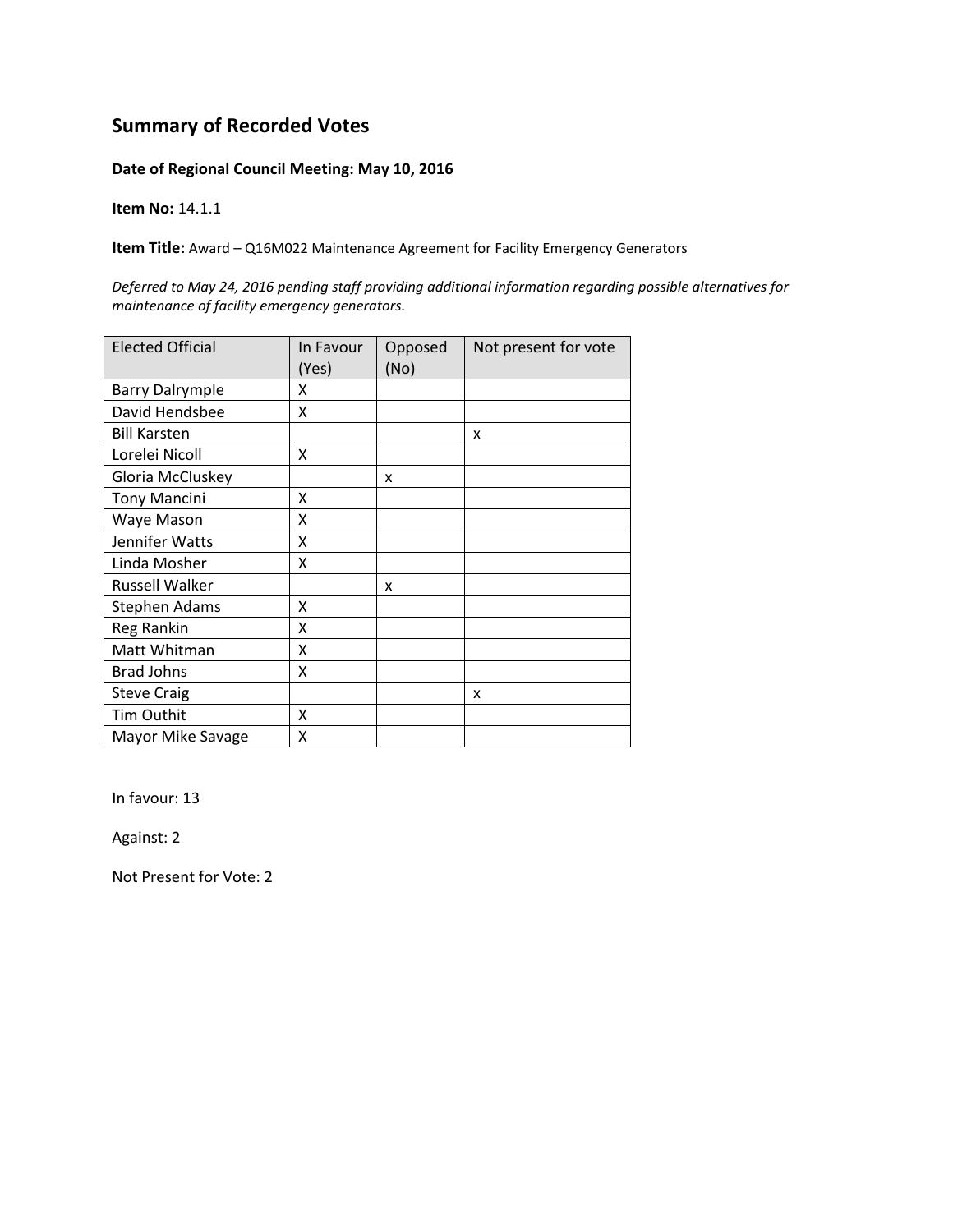### **Date of Regional Council Meeting: May 10, 2016**

**Item No:** 14.1.2

**Item Title:** Unit Tender Price No. 16‐210, Resurfacing and New Sidewalk, Smallwood Avenue & Gander Avenue – East Region

| <b>Elected Official</b> | In Favour<br>(Yes) | Opposed<br>(No) | Not present for vote |
|-------------------------|--------------------|-----------------|----------------------|
| <b>Barry Dalrymple</b>  | x                  |                 |                      |
| David Hendsbee          | X                  |                 |                      |
| <b>Bill Karsten</b>     |                    |                 | X                    |
| Lorelei Nicoll          | X                  |                 |                      |
| Gloria McCluskey        | x                  |                 |                      |
| <b>Tony Mancini</b>     | X                  |                 |                      |
| Waye Mason              | X                  |                 |                      |
| Jennifer Watts          | X                  |                 |                      |
| Linda Mosher            | X                  |                 |                      |
| Russell Walker          | x                  |                 |                      |
| <b>Stephen Adams</b>    | χ                  |                 |                      |
| Reg Rankin              | Χ                  |                 |                      |
| Matt Whitman            | Χ                  |                 |                      |
| <b>Brad Johns</b>       | Χ                  |                 |                      |
| <b>Steve Craig</b>      |                    |                 | x                    |
| Tim Outhit              | X                  |                 |                      |
| Mayor Mike Savage       | Χ                  |                 |                      |

In favour: 15

Against: Nil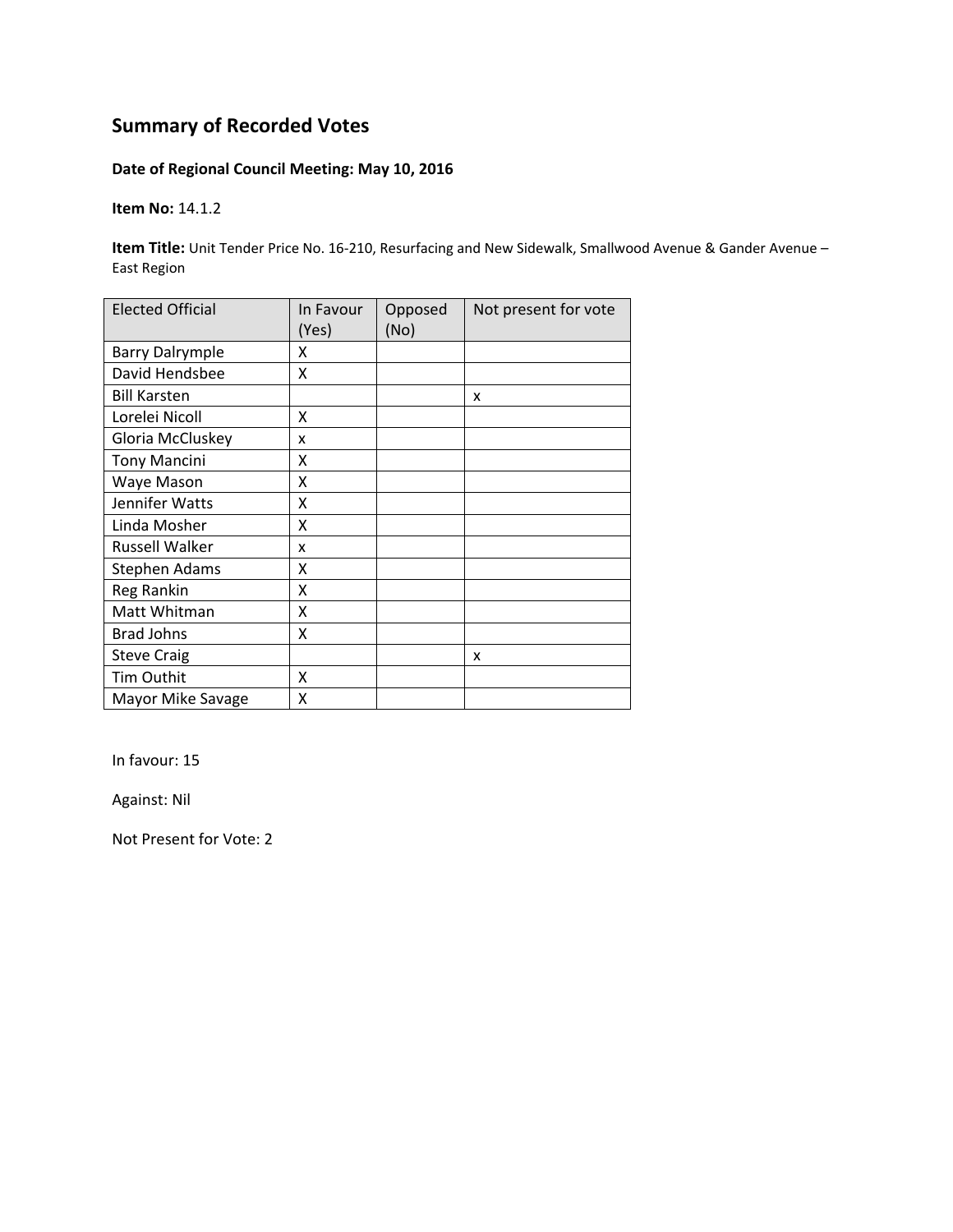### **Date of Regional Council Meeting: May 10, 2016**

**Item No:** 14.1.3

**Item Title:** Unit Price Tender No. 16‐214, Street Recapitalization & Water Main Renewal – Tillock Drive and Tillock Court – Central Region

| <b>Elected Official</b> | In Favour<br>(Yes) | Opposed<br>(No) | Not present for vote |
|-------------------------|--------------------|-----------------|----------------------|
| <b>Barry Dalrymple</b>  | Χ                  |                 |                      |
| David Hendsbee          | Χ                  |                 |                      |
| <b>Bill Karsten</b>     |                    |                 | x                    |
| Lorelei Nicoll          | Χ                  |                 |                      |
| Gloria McCluskey        | x                  |                 |                      |
| <b>Tony Mancini</b>     | x                  |                 |                      |
| Waye Mason              | X                  |                 |                      |
| Jennifer Watts          | X                  |                 |                      |
| Linda Mosher            | Χ                  |                 |                      |
| <b>Russell Walker</b>   | x                  |                 |                      |
| <b>Stephen Adams</b>    | Χ                  |                 |                      |
| Reg Rankin              | Χ                  |                 |                      |
| Matt Whitman            | Χ                  |                 |                      |
| <b>Brad Johns</b>       | Χ                  |                 |                      |
| <b>Steve Craig</b>      |                    |                 | x                    |
| Tim Outhit              | x                  |                 |                      |
| Mayor Mike Savage       | Χ                  |                 |                      |

In favour: 15

Against: Nil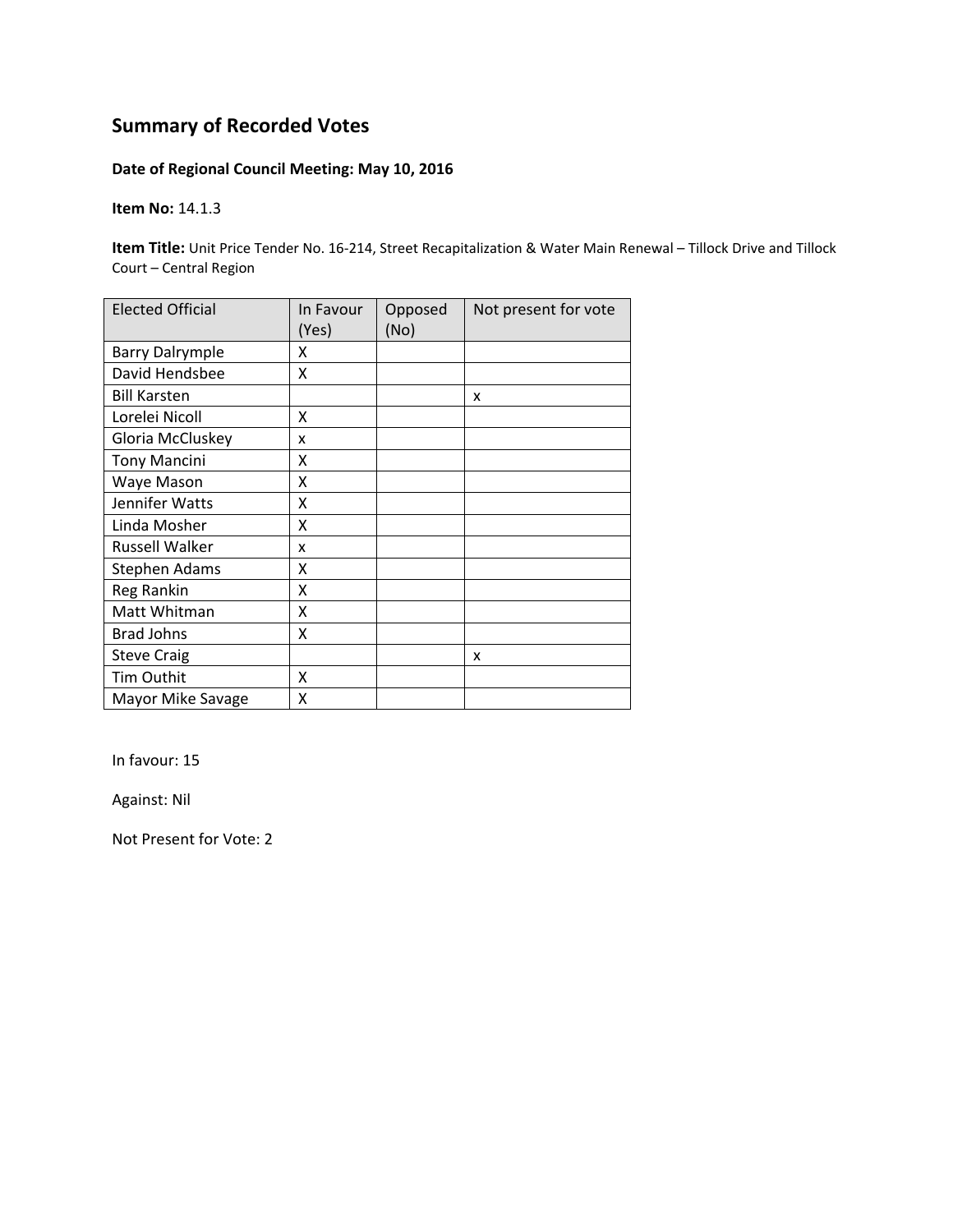### **Date of Regional Council Meeting: May 10, 2016**

**Item No:** 14.1.4

**Item Title:** Award – Request for Proposal (RFP) No. 15‐344 Supply and Deliver Up To 60 Buses over a Three Year Period with Option to Renew for up to 40 Additional Buses over Two One Year Periods

| <b>Elected Official</b> | In Favour<br>(Yes) | Opposed<br>(No) | Not present for vote |
|-------------------------|--------------------|-----------------|----------------------|
| <b>Barry Dalrymple</b>  | x                  |                 |                      |
| David Hendsbee          | Χ                  |                 |                      |
| <b>Bill Karsten</b>     |                    |                 | X                    |
| Lorelei Nicoll          | x                  |                 |                      |
| Gloria McCluskey        | x                  |                 |                      |
| <b>Tony Mancini</b>     | x                  |                 |                      |
| Waye Mason              | Χ                  |                 |                      |
| Jennifer Watts          | X                  |                 |                      |
| Linda Mosher            | Χ                  |                 |                      |
| <b>Russell Walker</b>   | x                  |                 |                      |
| <b>Stephen Adams</b>    | χ                  |                 |                      |
| Reg Rankin              | Χ                  |                 |                      |
| Matt Whitman            | Χ                  |                 |                      |
| <b>Brad Johns</b>       | Χ                  |                 |                      |
| <b>Steve Craig</b>      |                    |                 | X                    |
| Tim Outhit              | X                  |                 |                      |
| Mayor Mike Savage       | Χ                  |                 |                      |

In favour: 15

Against: Nil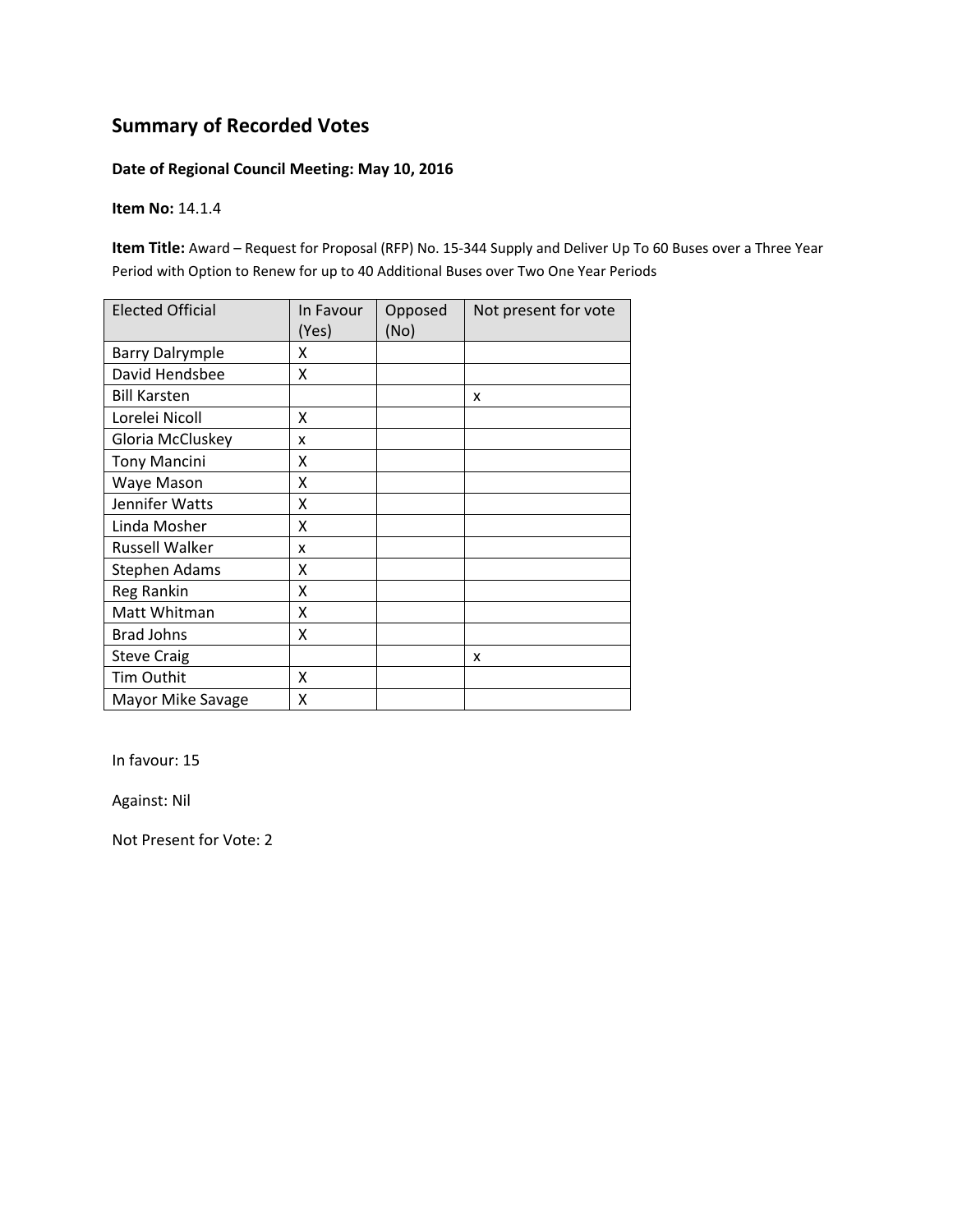### **Date of Regional Council Meeting: May 10, 2016**

**Item No:** 14.1.5

**Item Title:** Potential Capital Contribution to the Army Museum – Staff Recommendation

*Defeated*

| <b>Elected Official</b> | In Favour<br>(Yes) | Opposed<br>(No) | Not present for vote |
|-------------------------|--------------------|-----------------|----------------------|
| <b>Barry Dalrymple</b>  | x                  |                 |                      |
| David Hendsbee          |                    | X               |                      |
| <b>Bill Karsten</b>     |                    |                 | X                    |
| Lorelei Nicoll          |                    | X               |                      |
| Gloria McCluskey        |                    | Χ               |                      |
| <b>Tony Mancini</b>     |                    | x               |                      |
| Waye Mason              |                    | x               |                      |
| Jennifer Watts          |                    | X               |                      |
| Linda Mosher            |                    | x               |                      |
| Russell Walker          | x                  |                 |                      |
| Stephen Adams           |                    | x               |                      |
| Reg Rankin              | x                  |                 |                      |
| Matt Whitman            | x                  |                 |                      |
| <b>Brad Johns</b>       |                    | x               |                      |
| <b>Steve Craig</b>      |                    |                 | x                    |
| Tim Outhit              |                    | X               |                      |
| Mayor Mike Savage       |                    | x               |                      |

In favour: 4

Against: 11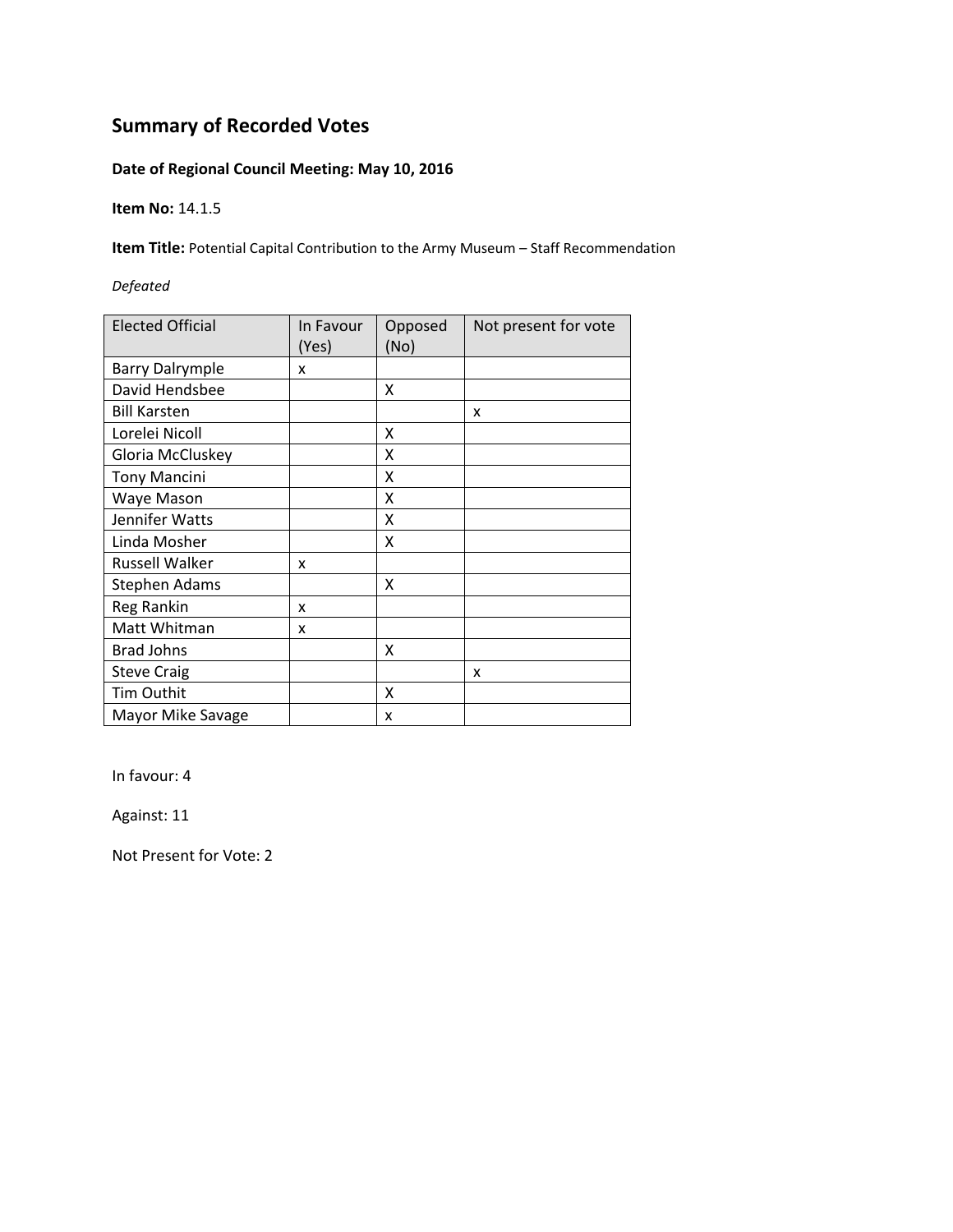#### **Date of Regional Council Meeting: May 10, 2016**

**Item No:** 14.1.5

**Item Title:** Potential Capital Contribution to the Army Museum

Alternative Motion - Halifax Regional Council request Audit and Finance consider the Army Museum request for a one time capital grant up to \$25,000 contingent on receipt by the municipality of a proposal including a business case as well as successful fundraising by the proponent from Federal and or Provincial Sources and subject to *identification of an appropriate funding source.*

| <b>Elected Official</b> | In Favour<br>(Yes) | Opposed<br>(No) | Not present for vote |
|-------------------------|--------------------|-----------------|----------------------|
| <b>Barry Dalrymple</b>  | x                  |                 |                      |
| David Hendsbee          | X                  |                 |                      |
| <b>Bill Karsten</b>     |                    |                 | x                    |
| Lorelei Nicoll          | Χ                  |                 |                      |
| Gloria McCluskey        | x                  |                 |                      |
| <b>Tony Mancini</b>     | Χ                  |                 |                      |
| Waye Mason              | X                  |                 |                      |
| Jennifer Watts          | X                  |                 |                      |
| Linda Mosher            | Χ                  |                 |                      |
| <b>Russell Walker</b>   | X                  |                 |                      |
| <b>Stephen Adams</b>    | X                  |                 |                      |
| Reg Rankin              | x                  |                 |                      |
| Matt Whitman            | X                  |                 |                      |
| <b>Brad Johns</b>       | X                  |                 |                      |
| <b>Steve Craig</b>      |                    |                 | x                    |
| Tim Outhit              | X                  |                 |                      |
| Mayor Mike Savage       | x                  |                 |                      |

In favour: 15

Against: Nil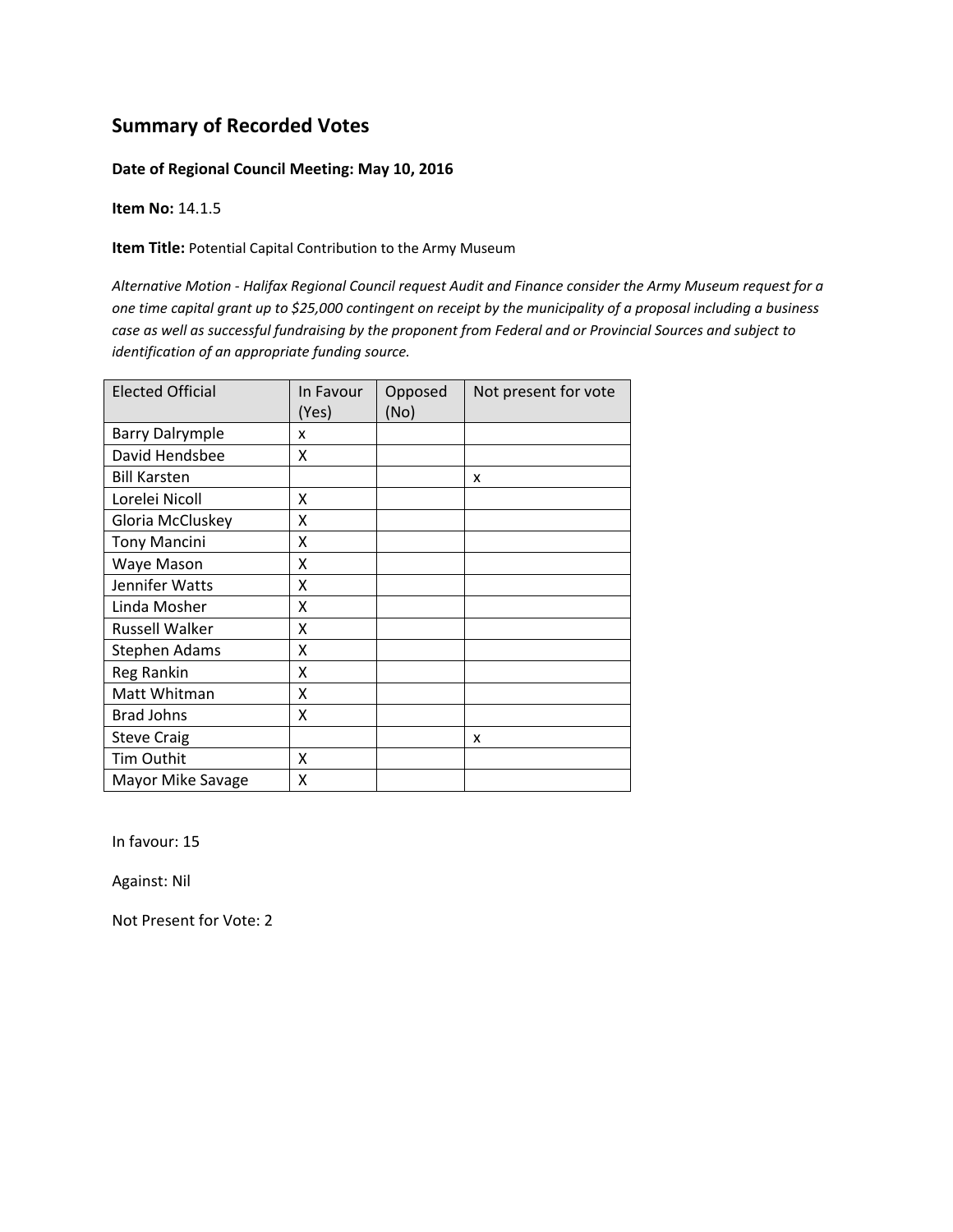### **Date of Regional Council Meeting: May 10, 2016**

**Item No:** 14.1.6

**Item Title:** Community Interest Sale – 220 Lake Loon Road

| <b>Elected Official</b> | In Favour<br>(Yes) | Opposed<br>(No) | Not present for vote |
|-------------------------|--------------------|-----------------|----------------------|
| <b>Barry Dalrymple</b>  | x                  |                 |                      |
| David Hendsbee          | X                  |                 |                      |
| <b>Bill Karsten</b>     |                    |                 | X                    |
| Lorelei Nicoll          | X                  |                 |                      |
| Gloria McCluskey        | Χ                  |                 |                      |
| <b>Tony Mancini</b>     | Χ                  |                 |                      |
| Waye Mason              | Χ                  |                 |                      |
| Jennifer Watts          | Χ                  |                 |                      |
| Linda Mosher            | Χ                  |                 |                      |
| <b>Russell Walker</b>   | x                  |                 |                      |
| <b>Stephen Adams</b>    | Χ                  |                 |                      |
| Reg Rankin              | X                  |                 |                      |
| Matt Whitman            | Χ                  |                 |                      |
| <b>Brad Johns</b>       | X                  |                 |                      |
| <b>Steve Craig</b>      |                    |                 | x                    |
| <b>Tim Outhit</b>       | X                  |                 |                      |
| Mayor Mike Savage       | Χ                  |                 |                      |

In favour: 15

Against: Nil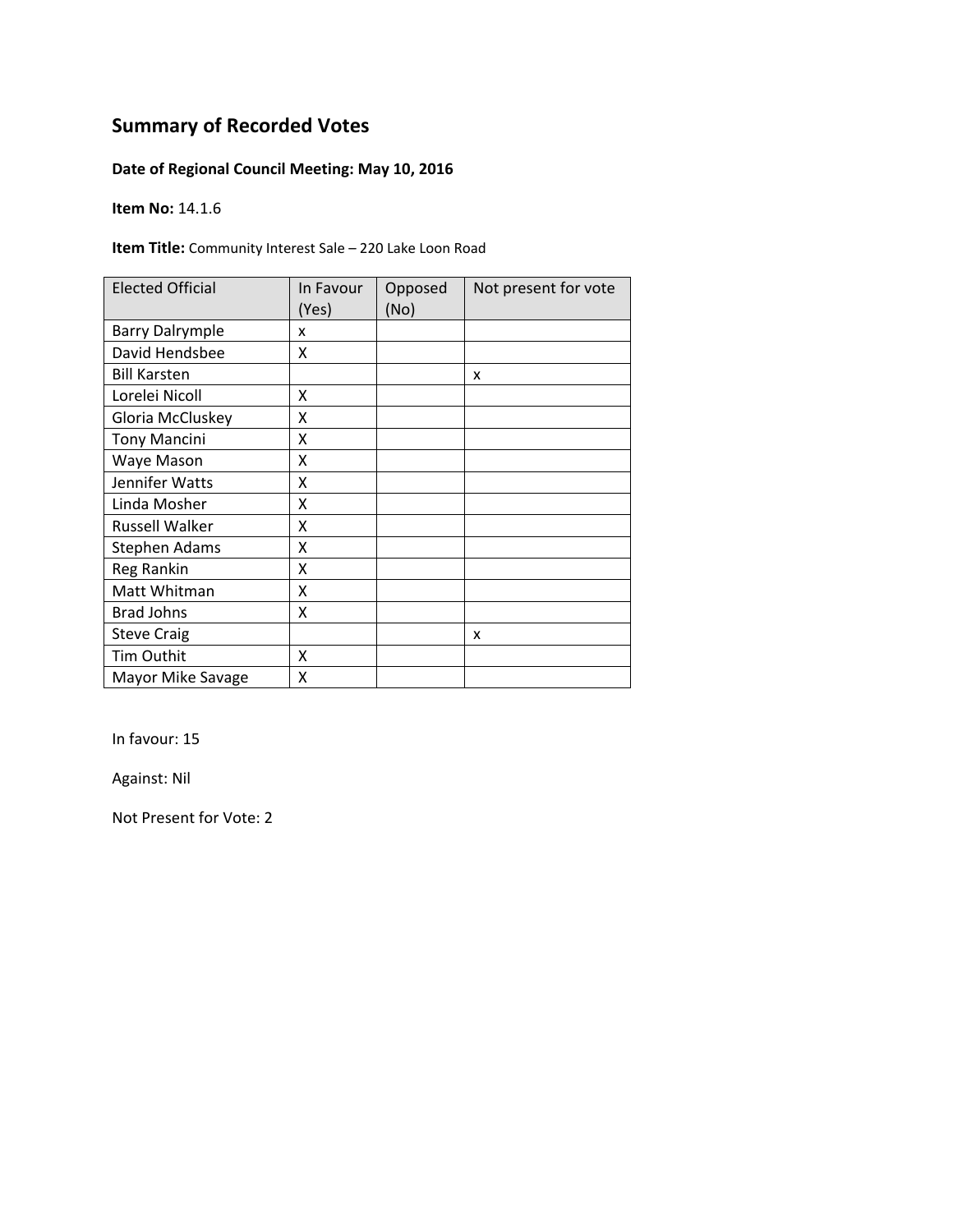#### **Date of Regional Council Meeting: May 10, 2016**

**Item No:** 14.1.7

**Item Title:** Flyer Distribution and Litter Strategy

Amendment - Request that the Litter Reduction Strategy include "On properties where junk mail is accepted it must *be placed:*

- *a) in a mail box;*
- *b) in a mail slot;*
- *c) in a receptacle identified for this purpose;*
- *d) on a newspaper rock or hooked to it;*
- *e) in an apartment building lobby; or*
- *f) on the door handle if the junk mail is delivered in a bag."*

| <b>Elected Official</b> | In Favour<br>(Yes) | Opposed<br>(No) | Not present for vote |
|-------------------------|--------------------|-----------------|----------------------|
| <b>Barry Dalrymple</b>  | x                  |                 |                      |
| David Hendsbee          | x                  |                 |                      |
| <b>Bill Karsten</b>     |                    |                 | x                    |
| Lorelei Nicoll          | x                  |                 |                      |
| Gloria McCluskey        | X                  |                 |                      |
| <b>Tony Mancini</b>     | X                  |                 |                      |
| Waye Mason              | X                  |                 |                      |
| Jennifer Watts          | X                  |                 |                      |
| Linda Mosher            | X                  |                 |                      |
| <b>Russell Walker</b>   | x                  |                 |                      |
| Stephen Adams           | x                  |                 |                      |
| Reg Rankin              | x                  |                 |                      |
| Matt Whitman            | X                  |                 |                      |
| <b>Brad Johns</b>       | X                  |                 |                      |
| <b>Steve Craig</b>      |                    |                 | x                    |
| Tim Outhit              | x                  |                 |                      |
| Mayor Mike Savage       | x                  |                 |                      |

In favour: 15

Against: Nil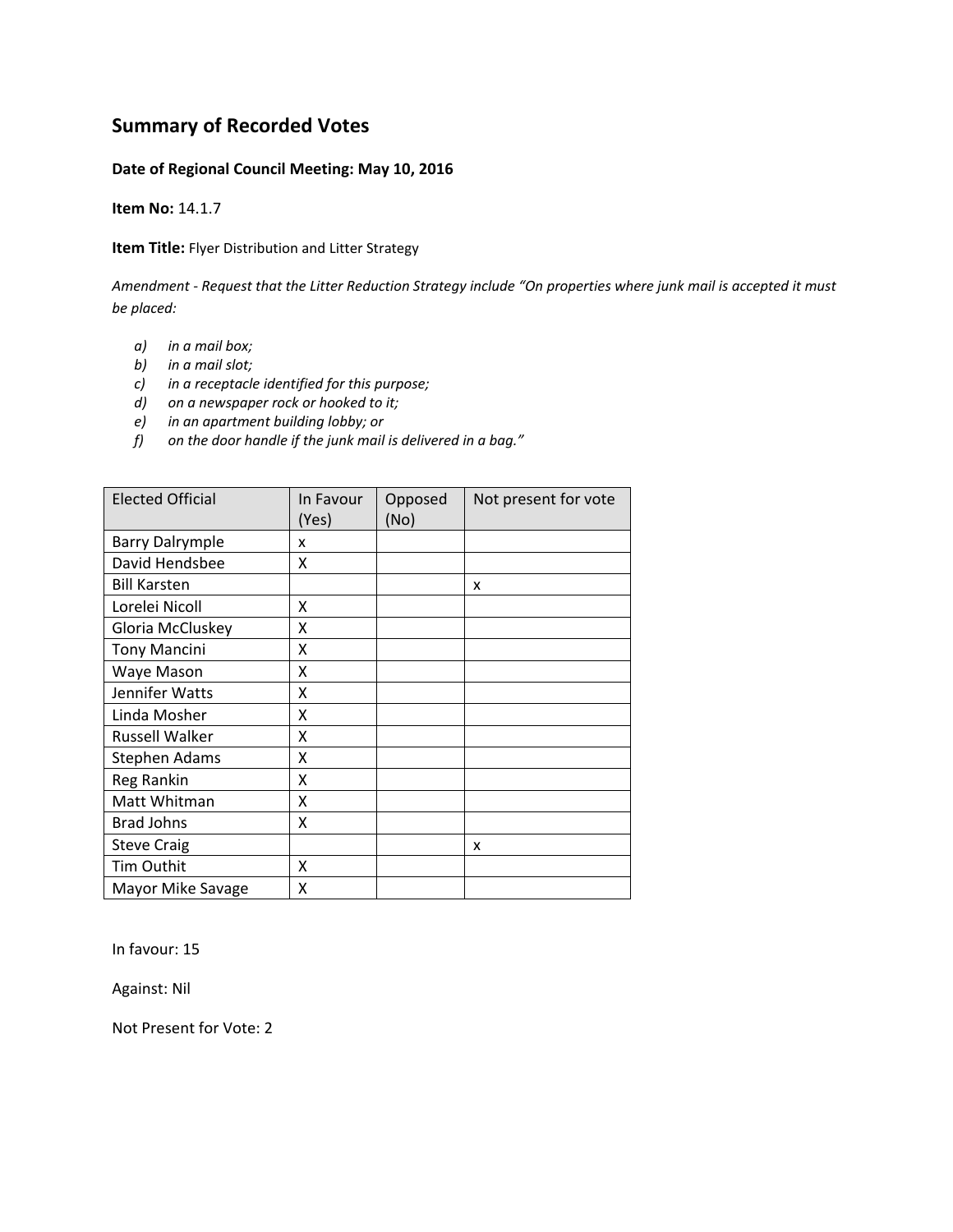### **Date of Regional Council Meeting: May 10, 2016**

**Item No:** 14.1.7

**Item Title:** Flyer Distribution and Litter Strategy

*As amended*

| <b>Elected Official</b> | In Favour<br>(Yes) | Opposed<br>(No) | Not present for vote |
|-------------------------|--------------------|-----------------|----------------------|
| <b>Barry Dalrymple</b>  | x                  |                 |                      |
| David Hendsbee          | x                  |                 |                      |
| <b>Bill Karsten</b>     |                    |                 | x                    |
| Lorelei Nicoll          | Χ                  |                 |                      |
| Gloria McCluskey        | Χ                  |                 |                      |
| <b>Tony Mancini</b>     | Χ                  |                 |                      |
| Waye Mason              | Χ                  |                 |                      |
| Jennifer Watts          | x                  |                 |                      |
| Linda Mosher            | x                  |                 |                      |
| Russell Walker          | X                  |                 |                      |
| Stephen Adams           | X                  |                 |                      |
| Reg Rankin              | X                  |                 |                      |
| Matt Whitman            | X                  |                 |                      |
| <b>Brad Johns</b>       | X                  |                 |                      |
| <b>Steve Craig</b>      |                    |                 | x                    |
| Tim Outhit              | x                  |                 |                      |
| Mayor Mike Savage       | Χ                  |                 |                      |

In favour: 15

Against: Nil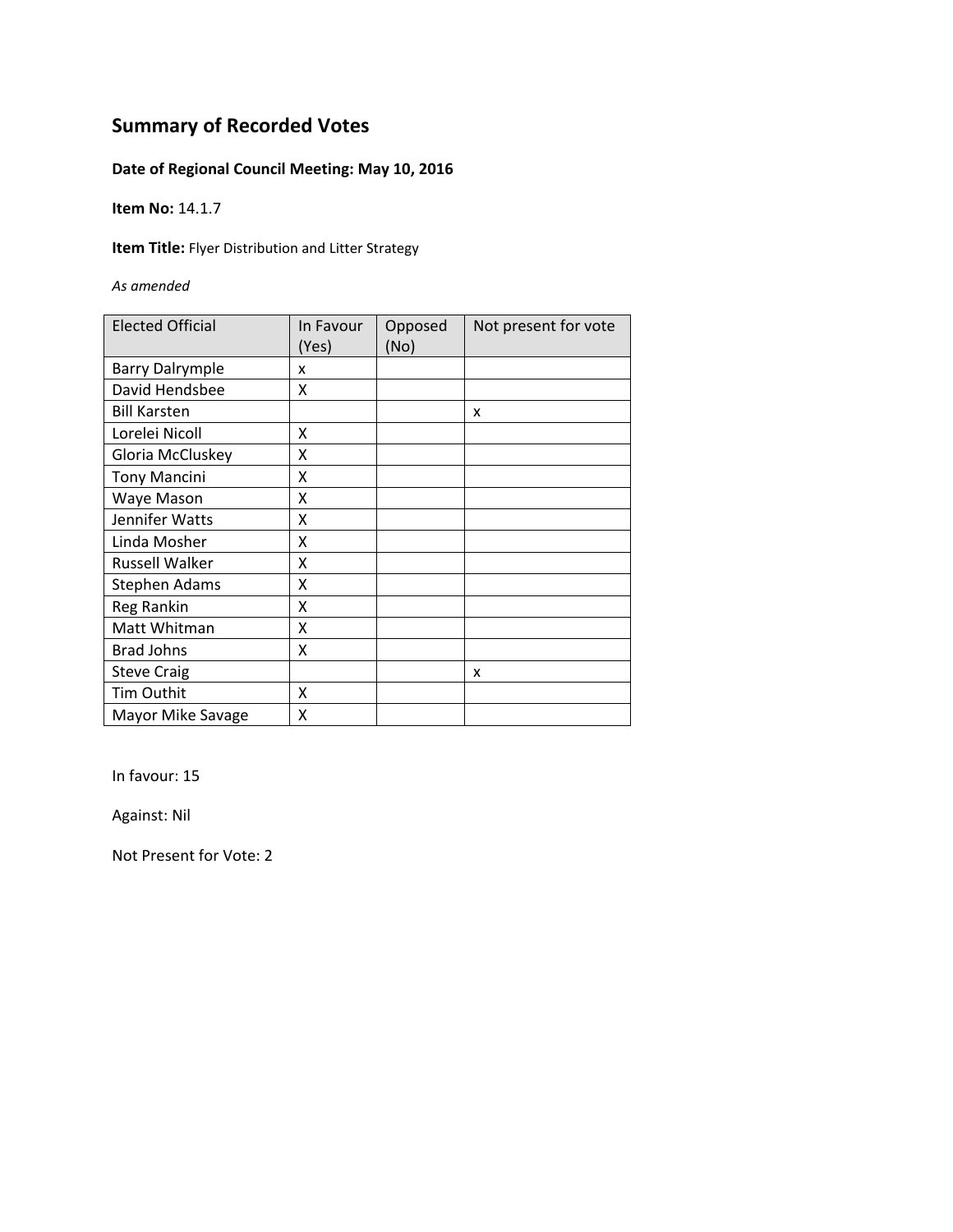### **Date of Regional Council Meeting: May 10, 2016**

#### **Item No:** 14.1.8

**Item Title:** Proposed Amendment to Administrative Order 48, Respecting the Creation of Community Councils – Renaming District 12

| <b>Elected Official</b> | In Favour<br>(Yes) | Opposed<br>(No) | Not present for vote |
|-------------------------|--------------------|-----------------|----------------------|
| <b>Barry Dalrymple</b>  | x                  |                 |                      |
| David Hendsbee          | X                  |                 |                      |
| <b>Bill Karsten</b>     |                    |                 | X                    |
| Lorelei Nicoll          | Χ                  |                 |                      |
| Gloria McCluskey        |                    |                 | x                    |
| <b>Tony Mancini</b>     | x                  |                 |                      |
| Waye Mason              | x                  |                 |                      |
| Jennifer Watts          | X                  |                 |                      |
| Linda Mosher            | X                  |                 |                      |
| <b>Russell Walker</b>   | X                  |                 |                      |
| <b>Stephen Adams</b>    | X                  |                 |                      |
| Reg Rankin              | X                  |                 |                      |
| Matt Whitman            | X                  |                 |                      |
| <b>Brad Johns</b>       | X                  |                 |                      |
| <b>Steve Craig</b>      |                    |                 | x                    |
| <b>Tim Outhit</b>       |                    |                 | x                    |
| Mayor Mike Savage       | x                  |                 |                      |

In favour: 13

Against: Nil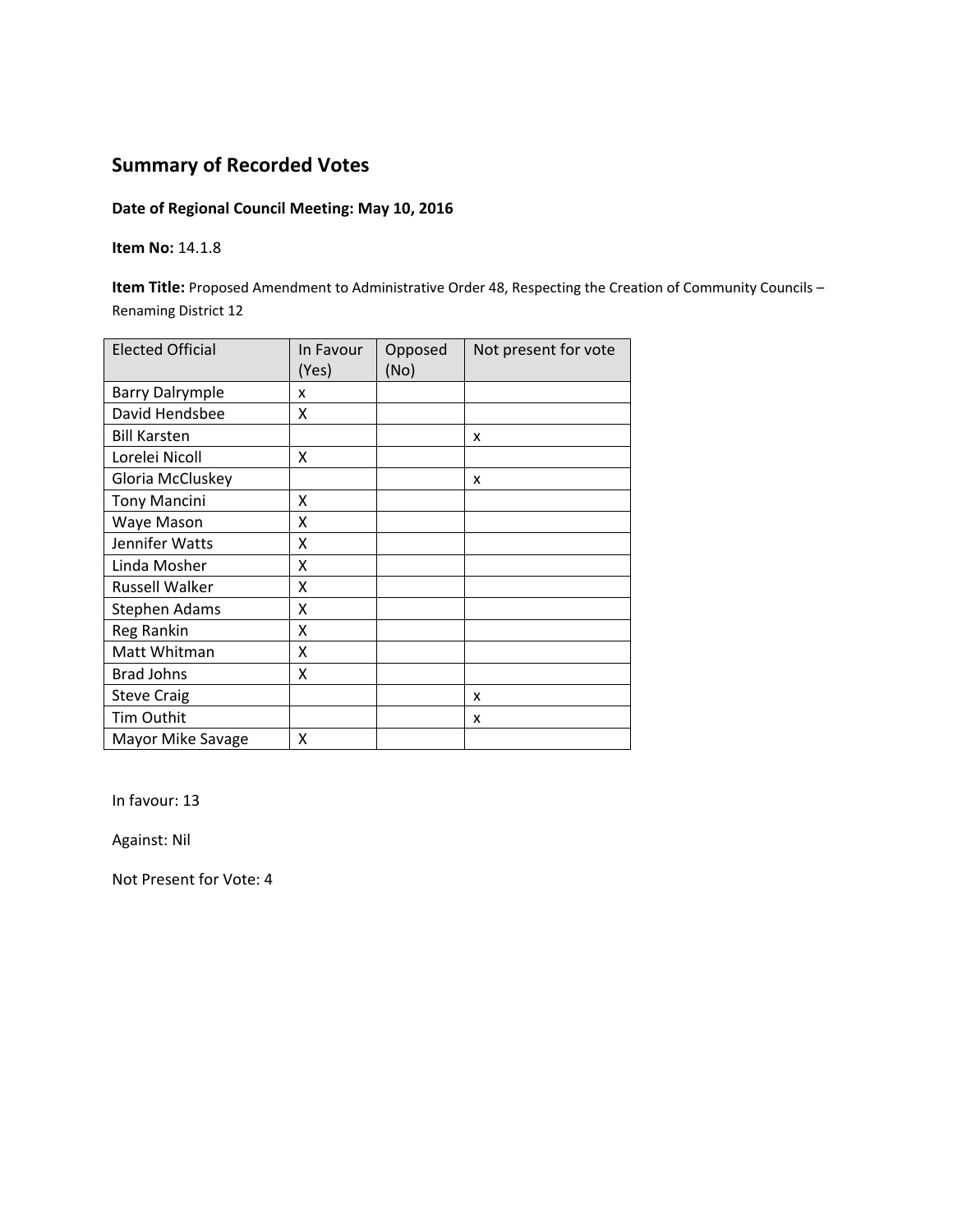## **Date of Regional Council Meeting: May 10, 2016**

**Item No:** 14.1.9

**Item Title:** Council Resolution for Diverse Voices for Change Project

| <b>Elected Official</b> | In Favour<br>(Yes) | Opposed<br>(No) | Not present for vote |
|-------------------------|--------------------|-----------------|----------------------|
| <b>Barry Dalrymple</b>  | x                  |                 |                      |
| David Hendsbee          | x                  |                 |                      |
| <b>Bill Karsten</b>     |                    |                 | X                    |
| Lorelei Nicoll          | x                  |                 |                      |
| Gloria McCluskey        | x                  |                 |                      |
| <b>Tony Mancini</b>     | x                  |                 |                      |
| Waye Mason              | Χ                  |                 |                      |
| Jennifer Watts          | Χ                  |                 |                      |
| Linda Mosher            | X                  |                 |                      |
| <b>Russell Walker</b>   | x                  |                 |                      |
| Stephen Adams           | X                  |                 |                      |
| <b>Reg Rankin</b>       | X                  |                 |                      |
| Matt Whitman            | X                  |                 |                      |
| <b>Brad Johns</b>       | Χ                  |                 |                      |
| <b>Steve Craig</b>      |                    |                 | x                    |
| Tim Outhit              | x                  |                 |                      |
| Mayor Mike Savage       | Χ                  |                 |                      |

In favour: 15

Against: Nil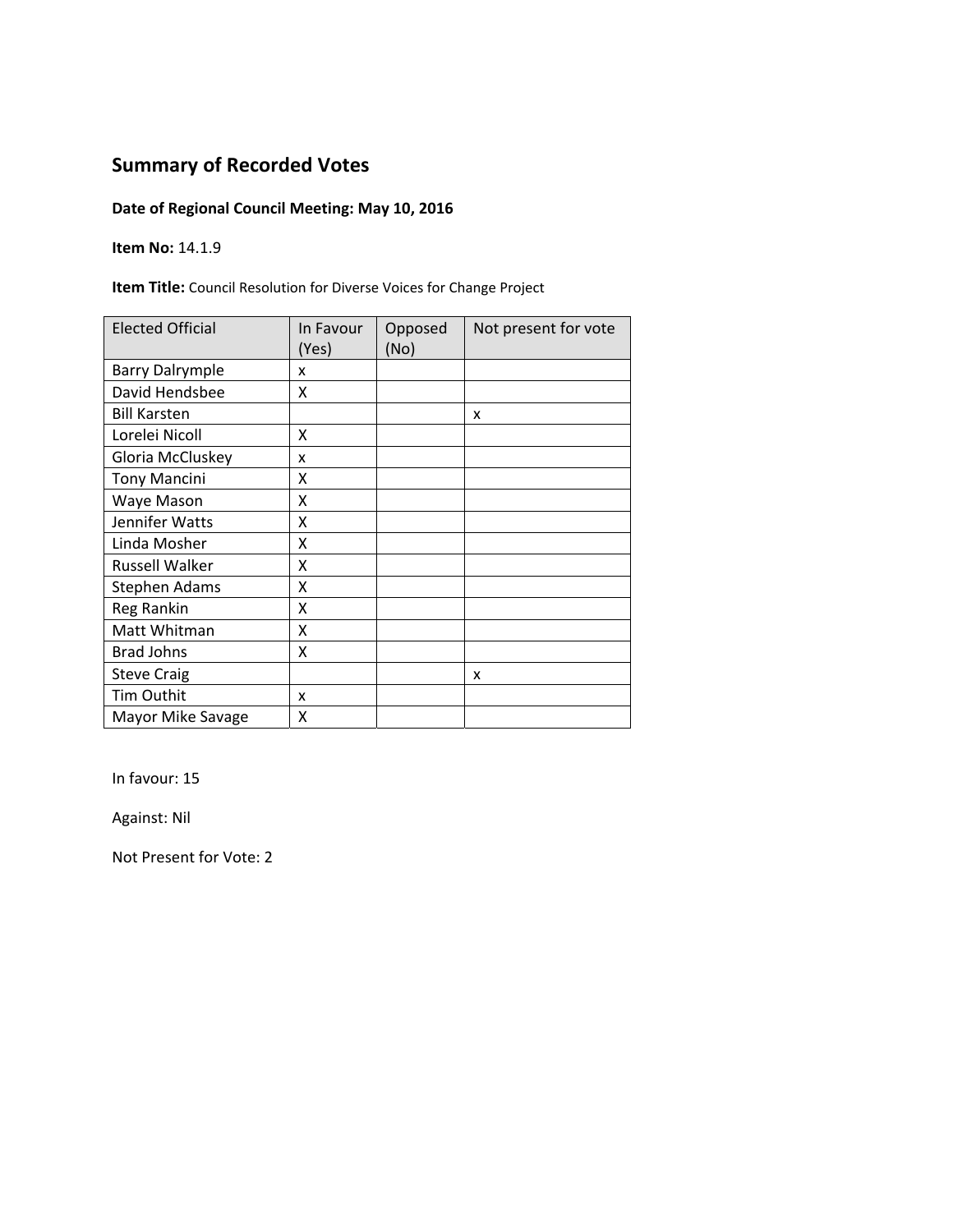## **Date of Regional Council Meeting: May 10, 2016**

**Item No:** 14.2.1

**Item Title:** Devonshire Avenue Pedestrian and Bicycle Improvements

| <b>Elected Official</b> | In Favour<br>(Yes) | Opposed<br>(No) | Not present for vote |
|-------------------------|--------------------|-----------------|----------------------|
| <b>Barry Dalrymple</b>  | x                  |                 |                      |
| David Hendsbee          | X                  |                 |                      |
| <b>Bill Karsten</b>     |                    |                 | X                    |
| Lorelei Nicoll          | x                  |                 |                      |
| Gloria McCluskey        | x                  |                 |                      |
| <b>Tony Mancini</b>     | x                  |                 |                      |
| Waye Mason              | Χ                  |                 |                      |
| Jennifer Watts          | Χ                  |                 |                      |
| Linda Mosher            | x                  |                 |                      |
| <b>Russell Walker</b>   |                    | x               |                      |
| Stephen Adams           | x                  |                 |                      |
| Reg Rankin              | X                  |                 |                      |
| Matt Whitman            | χ                  |                 |                      |
| <b>Brad Johns</b>       |                    |                 | x                    |
| <b>Steve Craig</b>      |                    |                 | x                    |
| <b>Tim Outhit</b>       | x                  |                 |                      |
| Mayor Mike Savage       | Χ                  |                 |                      |

In favour: 13

Against: 1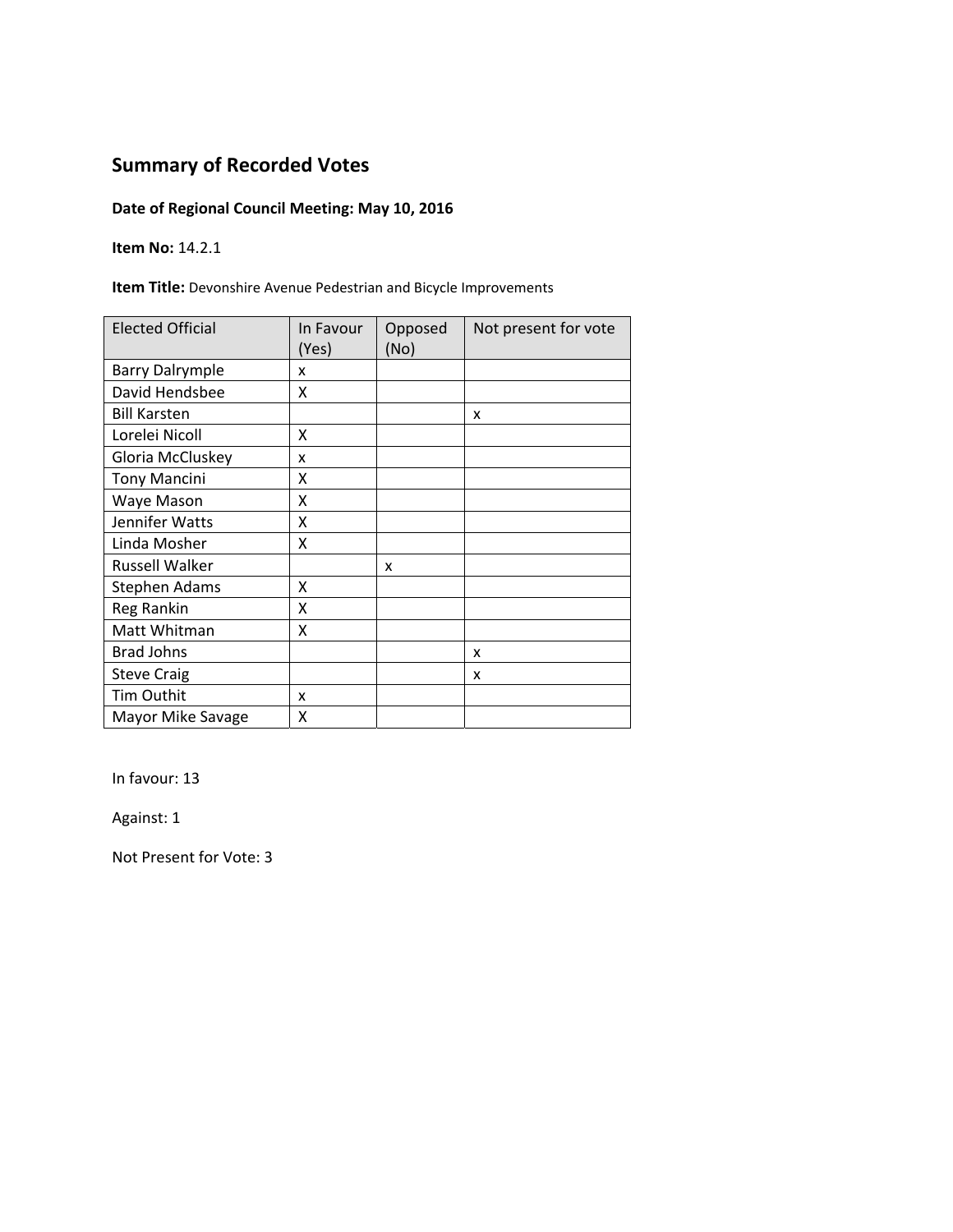## **Date of Regional Council Meeting: May 10, 2016**

**Item No:** 14.2.2

**Item Title:** 2016/2017 Pedestrian Safety Action Plan

| <b>Elected Official</b> | In Favour<br>(Yes) | Opposed<br>(No) | Not present for vote |
|-------------------------|--------------------|-----------------|----------------------|
| <b>Barry Dalrymple</b>  | x                  |                 |                      |
| David Hendsbee          | x                  |                 |                      |
| <b>Bill Karsten</b>     |                    |                 | X                    |
| Lorelei Nicoll          | x                  |                 |                      |
| Gloria McCluskey        | x                  |                 |                      |
| <b>Tony Mancini</b>     | x                  |                 |                      |
| Waye Mason              | Χ                  |                 |                      |
| Jennifer Watts          | Χ                  |                 |                      |
| Linda Mosher            | X                  |                 |                      |
| <b>Russell Walker</b>   | x                  |                 |                      |
| Stephen Adams           | x                  |                 |                      |
| <b>Reg Rankin</b>       | X                  |                 |                      |
| Matt Whitman            | X                  |                 |                      |
| <b>Brad Johns</b>       | x                  |                 |                      |
| <b>Steve Craig</b>      |                    |                 | x                    |
| Tim Outhit              | x                  |                 |                      |
| Mayor Mike Savage       | Χ                  |                 |                      |

In favour: 15

Against: Nil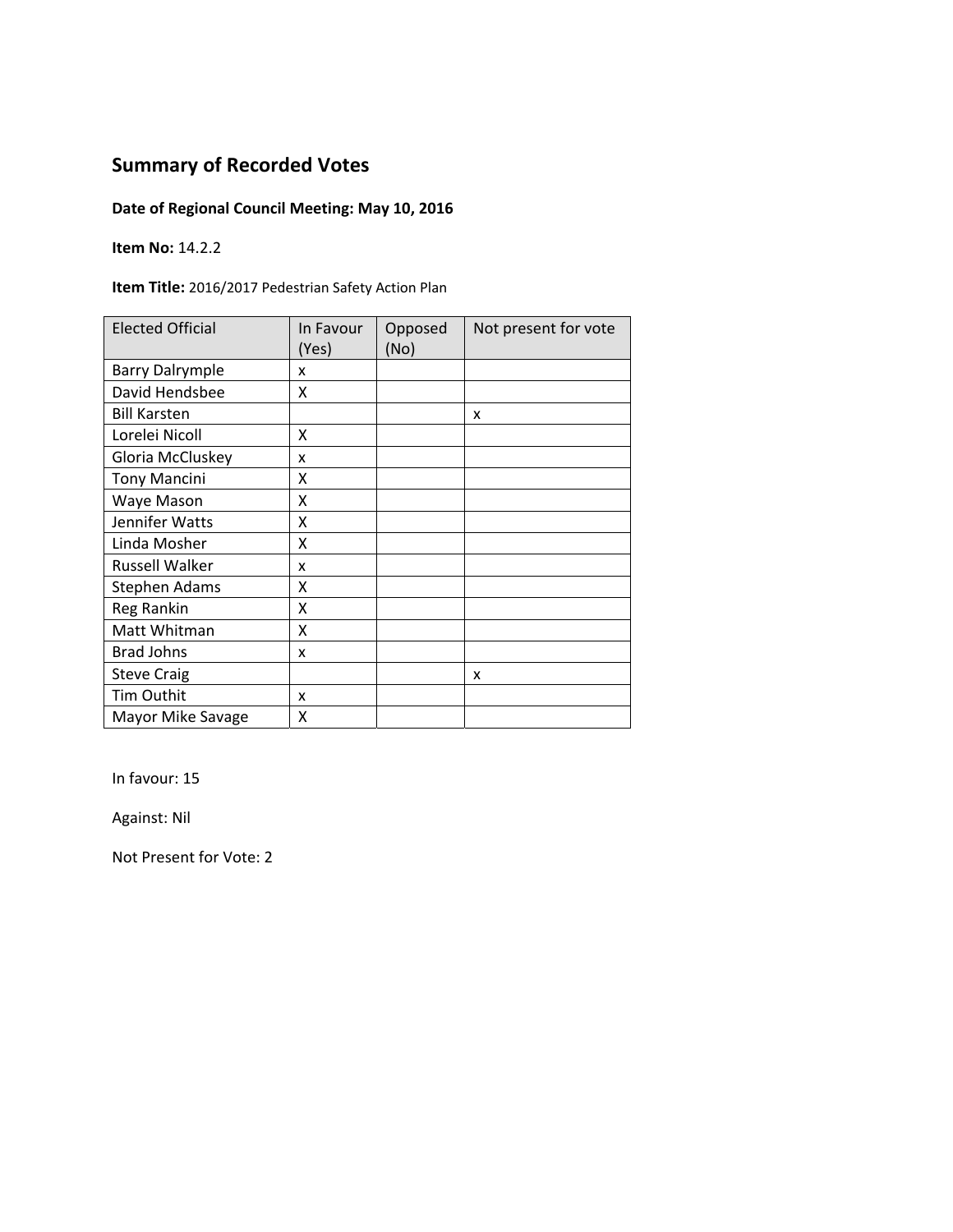### **Date of Regional Council Meeting: May 10, 2016**

**Item No:** 14.2.3

**Item Title:** Crosswalk Safety Advisory Committee (CSAC) Continuance

Amendment - Direct staff to prepare a semi-annual report on crosswalk and pedestrian safety for the *Transportation Standing Committee*

| <b>Elected Official</b> | In Favour<br>(Yes) | Opposed<br>(No) | Not present for vote |
|-------------------------|--------------------|-----------------|----------------------|
| <b>Barry Dalrymple</b>  | X                  |                 |                      |
| David Hendsbee          | X                  |                 |                      |
| <b>Bill Karsten</b>     |                    |                 | x                    |
| Lorelei Nicoll          | X                  |                 |                      |
| Gloria McCluskey        | x                  |                 |                      |
| <b>Tony Mancini</b>     | x                  |                 |                      |
| Waye Mason              | X                  |                 |                      |
| Jennifer Watts          | X                  |                 |                      |
| Linda Mosher            | X                  |                 |                      |
| <b>Russell Walker</b>   | x                  |                 |                      |
| <b>Stephen Adams</b>    | X                  |                 |                      |
| <b>Reg Rankin</b>       | X                  |                 |                      |
| Matt Whitman            | X                  |                 |                      |
| <b>Brad Johns</b>       |                    |                 | X                    |
| <b>Steve Craig</b>      |                    |                 | x                    |
| Tim Outhit              | X                  |                 |                      |
| Mayor Mike Savage       | X                  |                 |                      |

In favour: 14

Against: Nil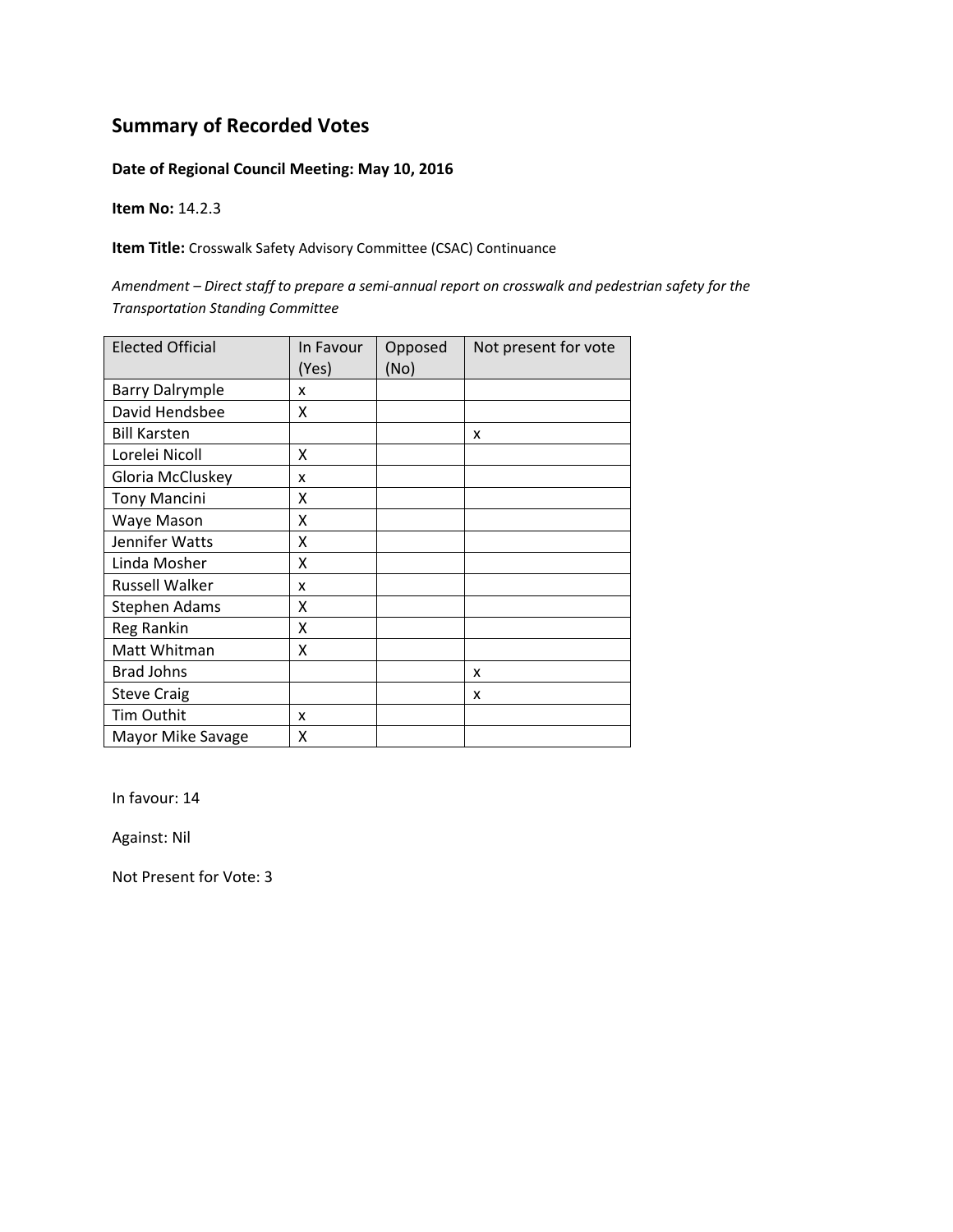### **Date of Regional Council Meeting: May 10, 2016**

**Item No:** 14.2.3

**Item Title:** Crosswalk Safety Advisory Committee (CSAC) Continuance

*As amended*

| <b>Elected Official</b> | In Favour<br>(Yes) | Opposed<br>(No) | Not present for vote |
|-------------------------|--------------------|-----------------|----------------------|
| <b>Barry Dalrymple</b>  | x                  |                 |                      |
| David Hendsbee          | X                  |                 |                      |
| <b>Bill Karsten</b>     |                    |                 | X                    |
| Lorelei Nicoll          | x                  |                 |                      |
| Gloria McCluskey        | x                  |                 |                      |
| <b>Tony Mancini</b>     | χ                  |                 |                      |
| Waye Mason              | Χ                  |                 |                      |
| Jennifer Watts          | Χ                  |                 |                      |
| Linda Mosher            | x                  |                 |                      |
| <b>Russell Walker</b>   | x                  |                 |                      |
| <b>Stephen Adams</b>    | χ                  |                 |                      |
| Reg Rankin              | X                  |                 |                      |
| Matt Whitman            | χ                  |                 |                      |
| <b>Brad Johns</b>       |                    |                 | x                    |
| <b>Steve Craig</b>      |                    |                 | x                    |
| Tim Outhit              | x                  |                 |                      |
| Mayor Mike Savage       | Χ                  |                 |                      |

In favour: 14

Against: Nil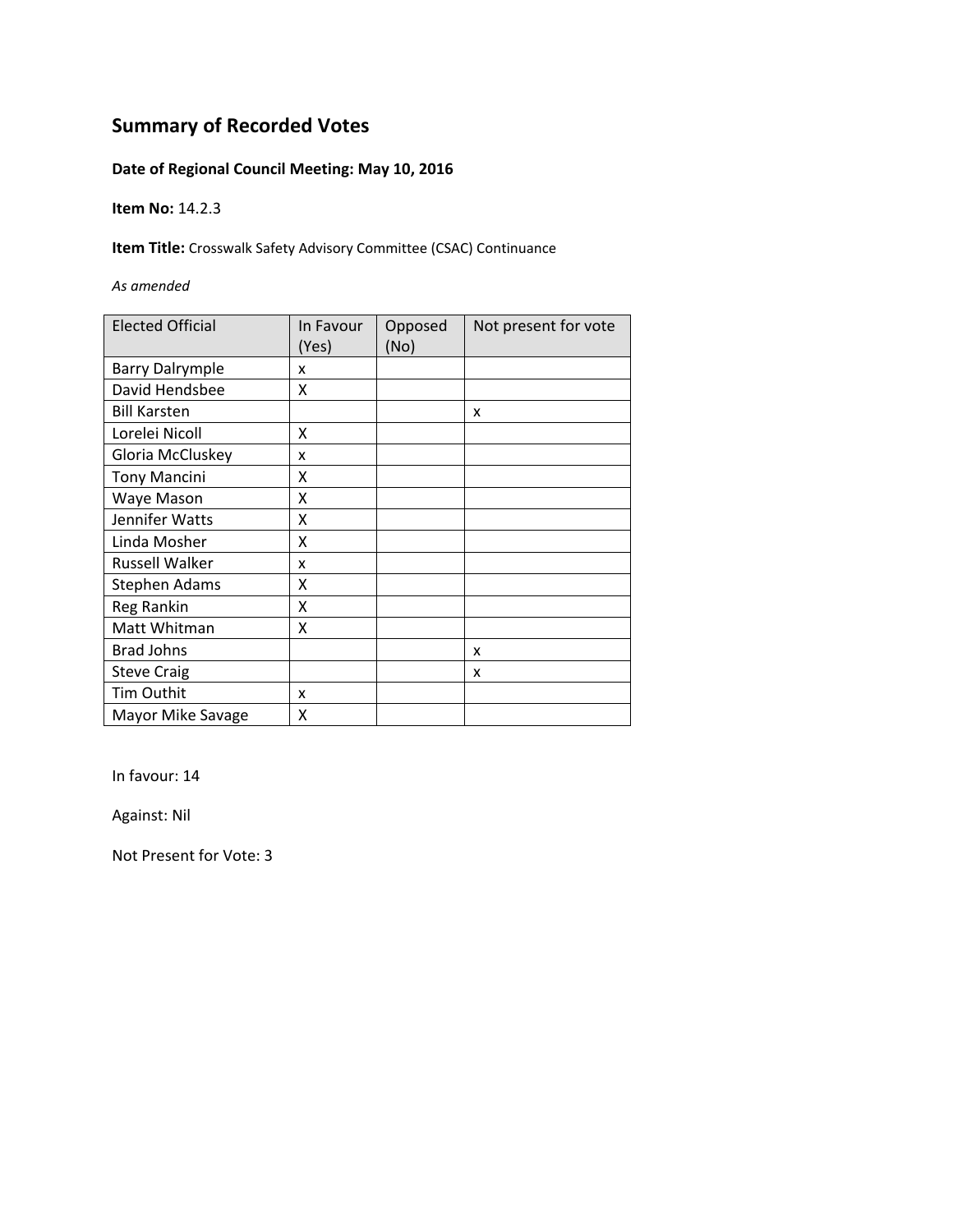## **Summary of Recorded Votes**

### **Date of Regional Council Meeting: May 10, 2016**

**Item No:** 14.3.1

#### **Item Title:** Safe Waterfront Access, PID 00560789

| <b>Elected Official</b> | In Favour<br>(Yes) | Opposed<br>(No) | Not present for vote |
|-------------------------|--------------------|-----------------|----------------------|
| <b>Barry Dalrymple</b>  | x                  |                 |                      |
| David Hendsbee          | X                  |                 |                      |
| <b>Bill Karsten</b>     |                    |                 | x                    |
| Lorelei Nicoll          | X                  |                 |                      |
| Gloria McCluskey        | x                  |                 |                      |
| <b>Tony Mancini</b>     | x                  |                 |                      |
| Waye Mason              | Χ                  |                 |                      |
| Jennifer Watts          | Χ                  |                 |                      |
| Linda Mosher            | χ                  |                 |                      |
| <b>Russell Walker</b>   | x                  |                 |                      |
| <b>Stephen Adams</b>    | χ                  |                 |                      |
| Reg Rankin              | Χ                  |                 |                      |
| Matt Whitman            | Χ                  |                 |                      |
| <b>Brad Johns</b>       |                    |                 | x                    |
| <b>Steve Craig</b>      |                    |                 | x                    |
| Tim Outhit              | x                  |                 |                      |
| Mayor Mike Savage       | Χ                  |                 |                      |

In favour: 14

Against: Nil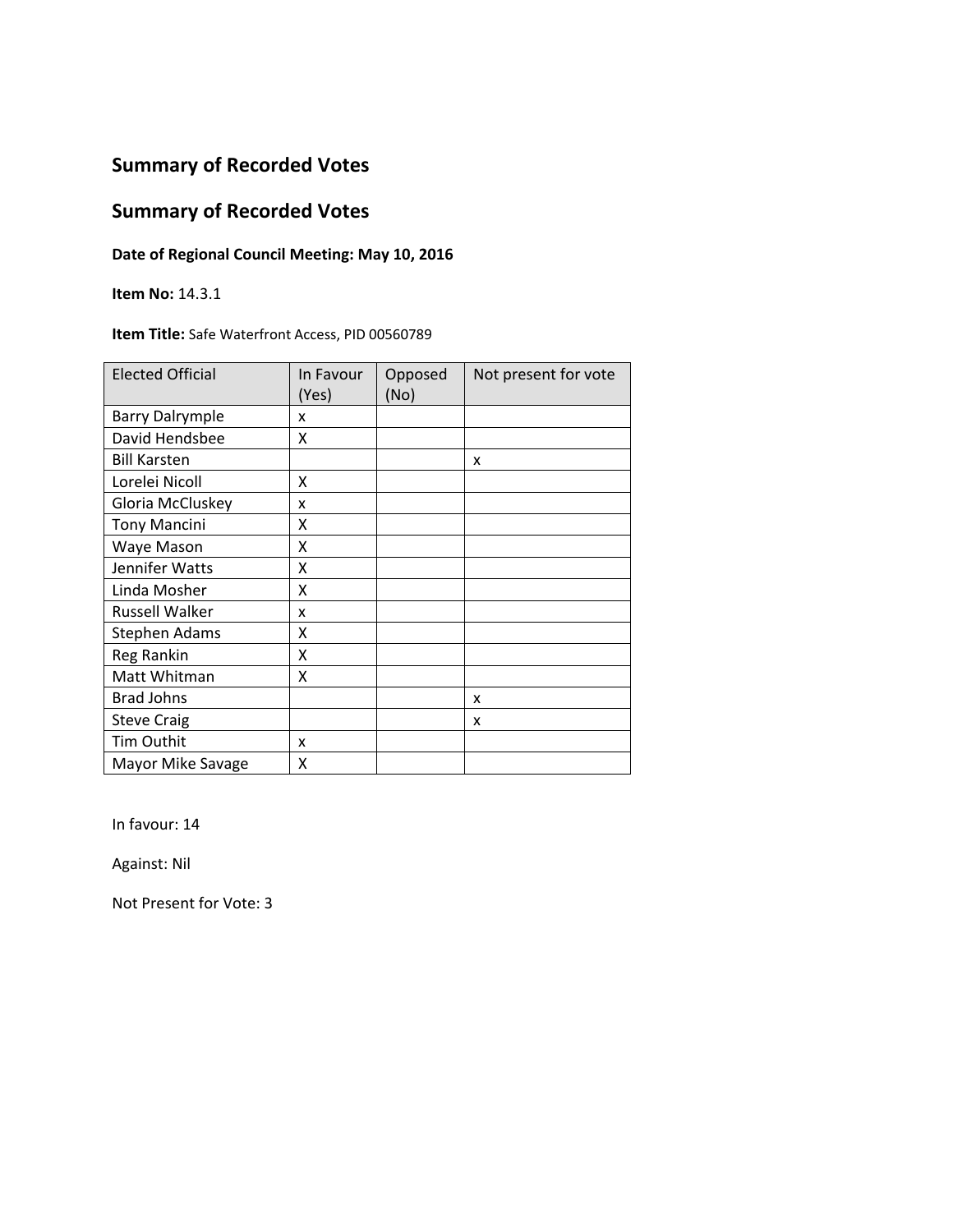### **Date of Regional Council Meeting: May 10, 2016**

**Item No:** 14.3.2

**Item Title:** Herring Cove Road Traffic Concerns

| <b>Elected Official</b> | In Favour<br>(Yes) | Opposed<br>(No) | Not present for vote |
|-------------------------|--------------------|-----------------|----------------------|
| <b>Barry Dalrymple</b>  | x                  |                 |                      |
| David Hendsbee          | X                  |                 |                      |
| <b>Bill Karsten</b>     |                    |                 | x                    |
| Lorelei Nicoll          | X                  |                 |                      |
| Gloria McCluskey        | X                  |                 |                      |
| <b>Tony Mancini</b>     | x                  |                 |                      |
| Waye Mason              | X                  |                 |                      |
| Jennifer Watts          | Χ                  |                 |                      |
| Linda Mosher            | X                  |                 |                      |
| <b>Russell Walker</b>   | x                  |                 |                      |
| Stephen Adams           | Χ                  |                 |                      |
| Reg Rankin              | Χ                  |                 |                      |
| Matt Whitman            | X                  |                 |                      |
| <b>Brad Johns</b>       | x                  |                 |                      |
| <b>Steve Craig</b>      |                    |                 | x                    |
| Tim Outhit              | x                  |                 |                      |
| Mayor Mike Savage       | x                  |                 |                      |

In favour: 15

Against: Nil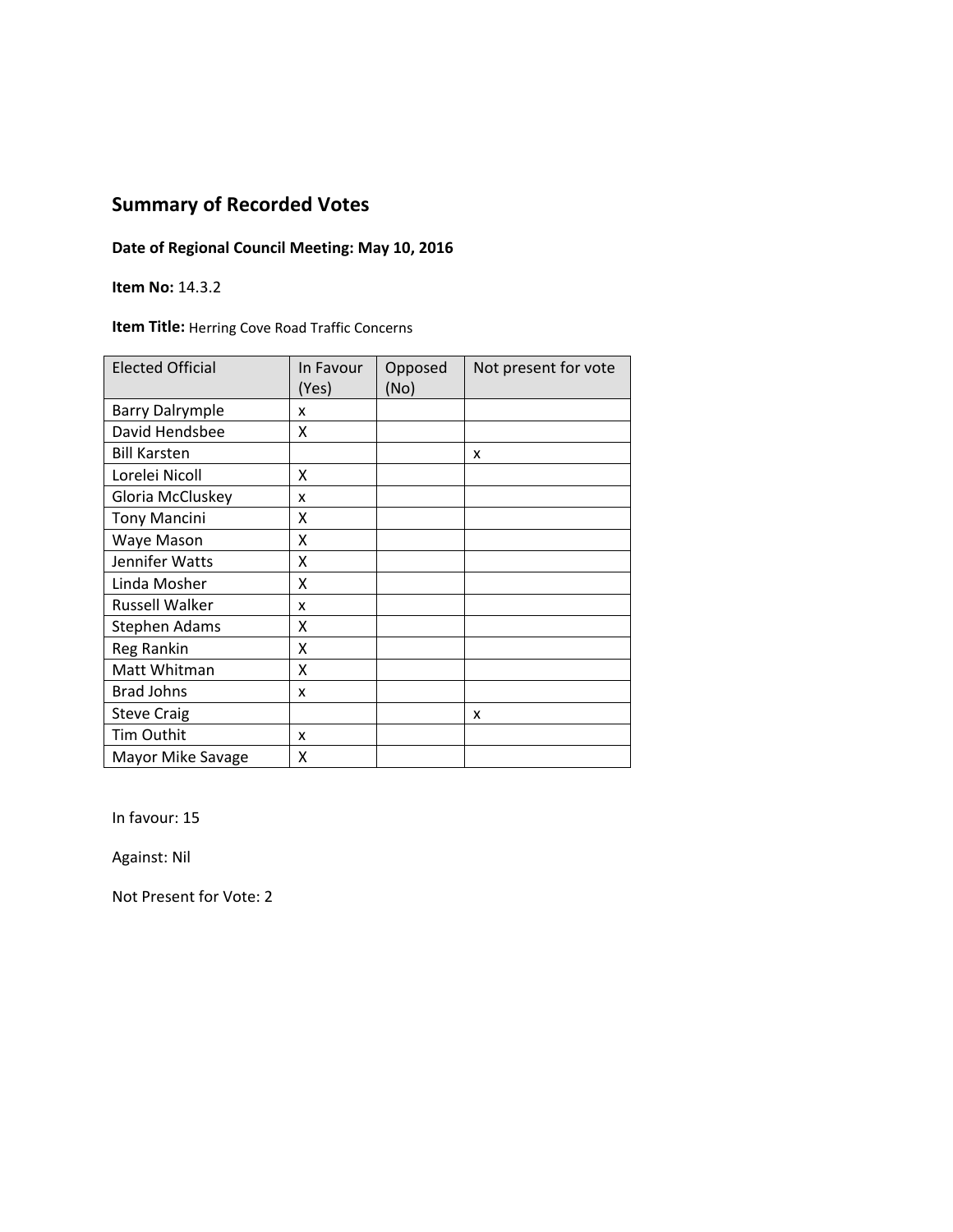#### **Date of Regional Council Meeting: May 10, 2016**

**Item No:** 14.4.1

**Item Title:** Community Grants Program 2016‐2017 – Recommended Awards

*Amendment – The balance of the request from the Lake Loon/Cherry Brook Development Association be referred back to the Grants Committee for further consideration*

| <b>Elected Official</b> | In Favour<br>(Yes) | Opposed<br>(No) | Not present for vote |
|-------------------------|--------------------|-----------------|----------------------|
| <b>Barry Dalrymple</b>  | x                  |                 |                      |
| David Hendsbee          | x                  |                 |                      |
| <b>Bill Karsten</b>     |                    |                 | X                    |
| Lorelei Nicoll          | x                  |                 |                      |
| Gloria McCluskey        | x                  |                 |                      |
| <b>Tony Mancini</b>     | χ                  |                 |                      |
| Waye Mason              | Χ                  |                 |                      |
| Jennifer Watts          | Χ                  |                 |                      |
| Linda Mosher            | X                  |                 |                      |
| <b>Russell Walker</b>   | x                  |                 |                      |
| <b>Stephen Adams</b>    | x                  |                 |                      |
| Reg Rankin              | X                  |                 |                      |
| Matt Whitman            | x                  |                 |                      |
| <b>Brad Johns</b>       |                    |                 | x                    |
| <b>Steve Craig</b>      |                    |                 | x                    |
| <b>Tim Outhit</b>       | x                  |                 |                      |
| Mayor Mike Savage       | X                  |                 |                      |

In favour: 14

Against: Nil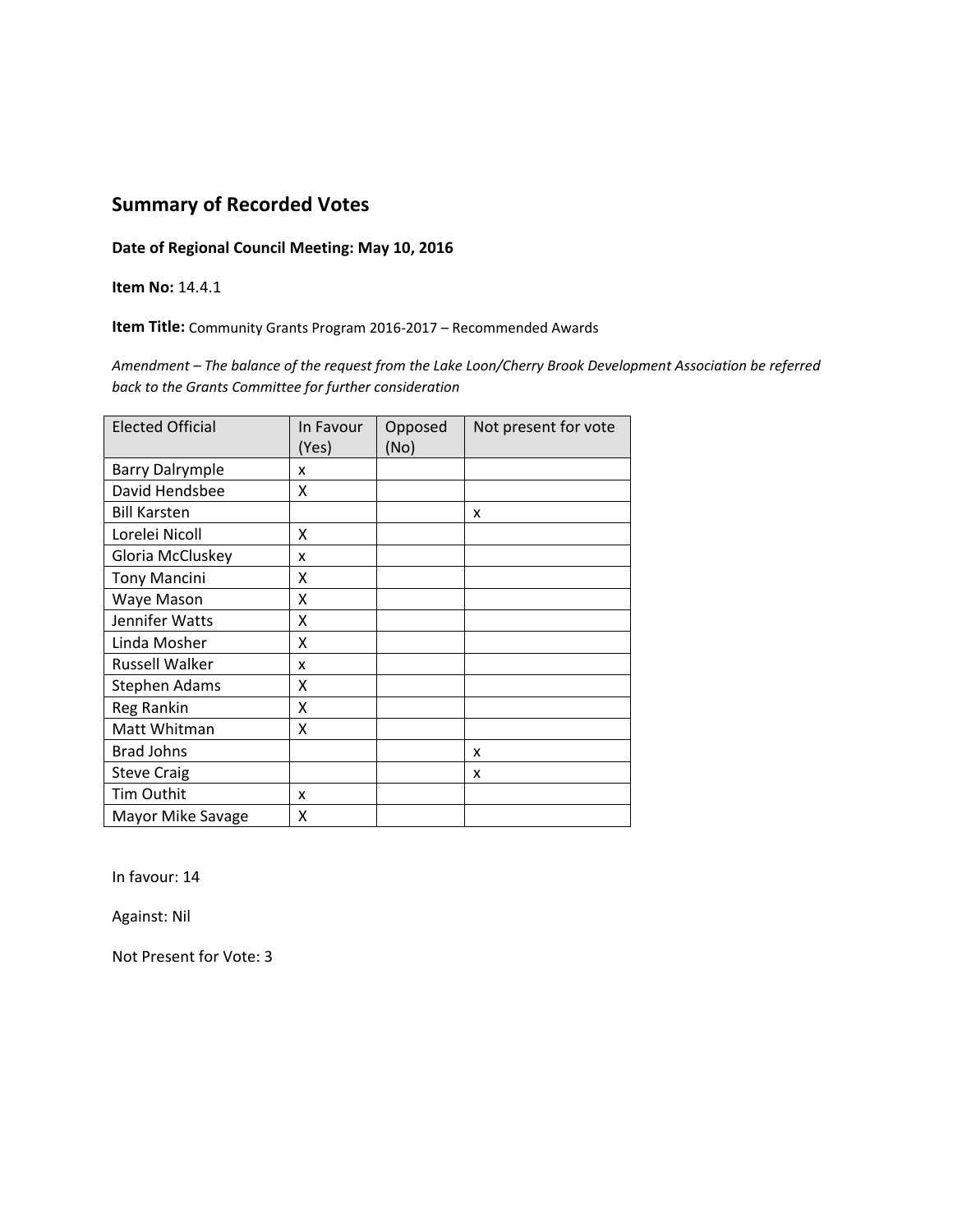**Date of Regional Council Meeting: May 10, 2016**

**Item No:** 14.4.1

**Item Title:** Community Grants Program 2016‐2017 – Recommended Awards

Amendment - The balance of the request from the St. James Anglican Church - Halifax - Capital Grant/Building *Upgrade be referred back to the Grants Committee for further consideration*

| <b>Elected Official</b> | In Favour<br>(Yes) | Opposed<br>(No) | Not present for vote |
|-------------------------|--------------------|-----------------|----------------------|
| <b>Barry Dalrymple</b>  | x                  |                 |                      |
| David Hendsbee          | x                  |                 |                      |
| <b>Bill Karsten</b>     |                    |                 | x                    |
| Lorelei Nicoll          | Χ                  |                 |                      |
| Gloria McCluskey        | x                  |                 |                      |
| <b>Tony Mancini</b>     | χ                  |                 |                      |
| Waye Mason              | χ                  |                 |                      |
| Jennifer Watts          | Χ                  |                 |                      |
| Linda Mosher            | Χ                  |                 |                      |
| <b>Russell Walker</b>   | x                  |                 |                      |
| Stephen Adams           | x                  |                 |                      |
| Reg Rankin              | X                  |                 |                      |
| Matt Whitman            | X                  |                 |                      |
| <b>Brad Johns</b>       |                    |                 | X                    |
| <b>Steve Craig</b>      |                    |                 | x                    |
| Tim Outhit              | x                  |                 |                      |
| Mayor Mike Savage       | Χ                  |                 |                      |

In favour: 14

Against: Nil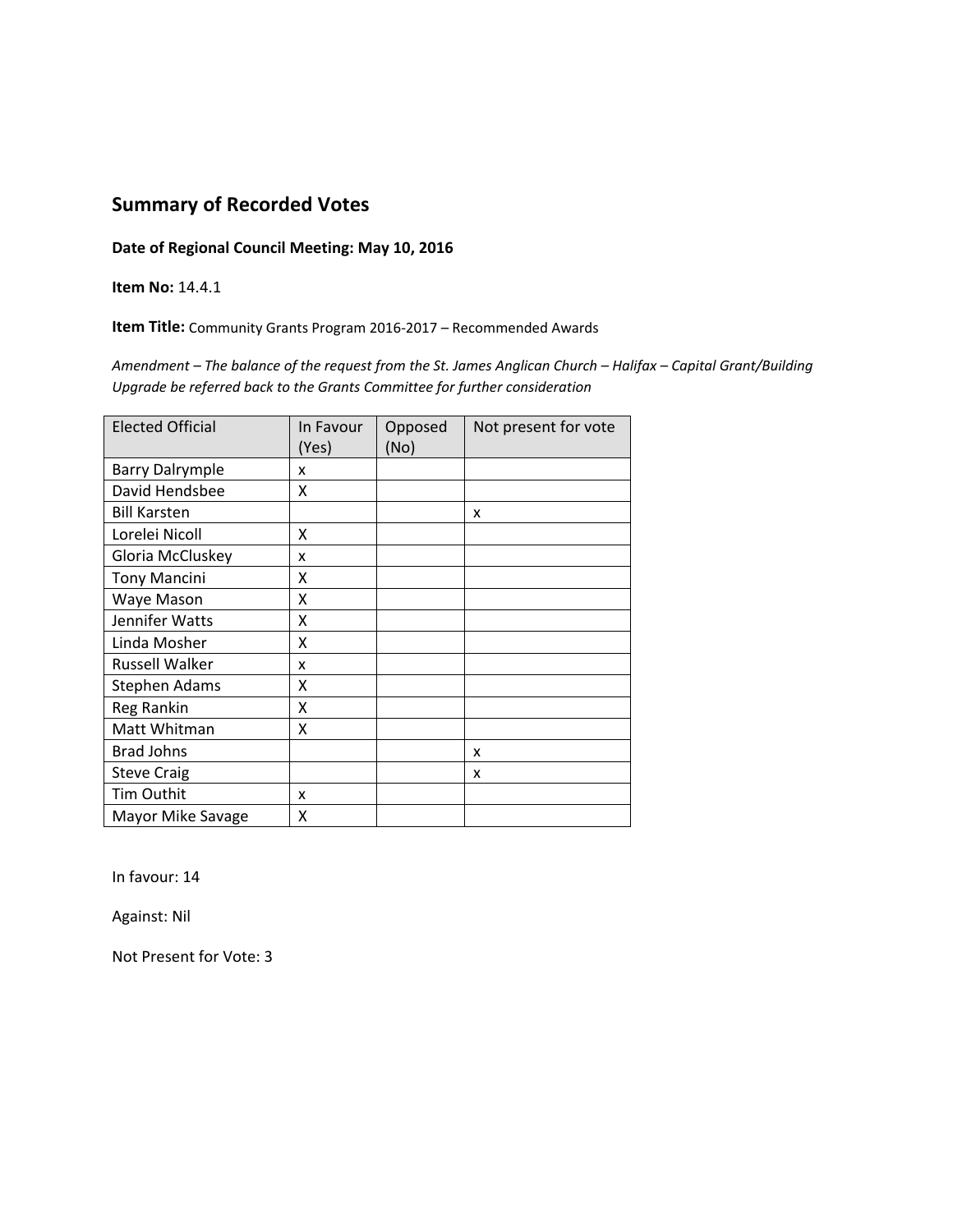### **Date of Regional Council Meeting: May 10, 2016**

#### **Item No:** 14.4.1

**Item Title:** Community Grants Program 2016‐2017 – Recommended Awards

#### *As amended*

| <b>Elected Official</b> | In Favour<br>(Yes) | Opposed<br>(No) | Not present for vote |
|-------------------------|--------------------|-----------------|----------------------|
| <b>Barry Dalrymple</b>  | x                  |                 |                      |
| David Hendsbee          | X                  |                 |                      |
| <b>Bill Karsten</b>     |                    |                 | x                    |
| Lorelei Nicoll          | X                  |                 |                      |
| Gloria McCluskey        | X                  |                 |                      |
| <b>Tony Mancini</b>     | X                  |                 |                      |
| Waye Mason              | X                  |                 |                      |
| Jennifer Watts          | X                  |                 |                      |
| Linda Mosher            | x                  |                 |                      |
| <b>Russell Walker</b>   | x                  |                 |                      |
| <b>Stephen Adams</b>    | x                  |                 |                      |
| Reg Rankin              | Χ                  |                 |                      |
| Matt Whitman            | Χ                  |                 |                      |
| <b>Brad Johns</b>       |                    |                 | x                    |
| <b>Steve Craig</b>      |                    |                 | x                    |
| Tim Outhit              | x                  |                 |                      |
| Mayor Mike Savage       | X                  |                 |                      |

In favour: 14

Against: Nil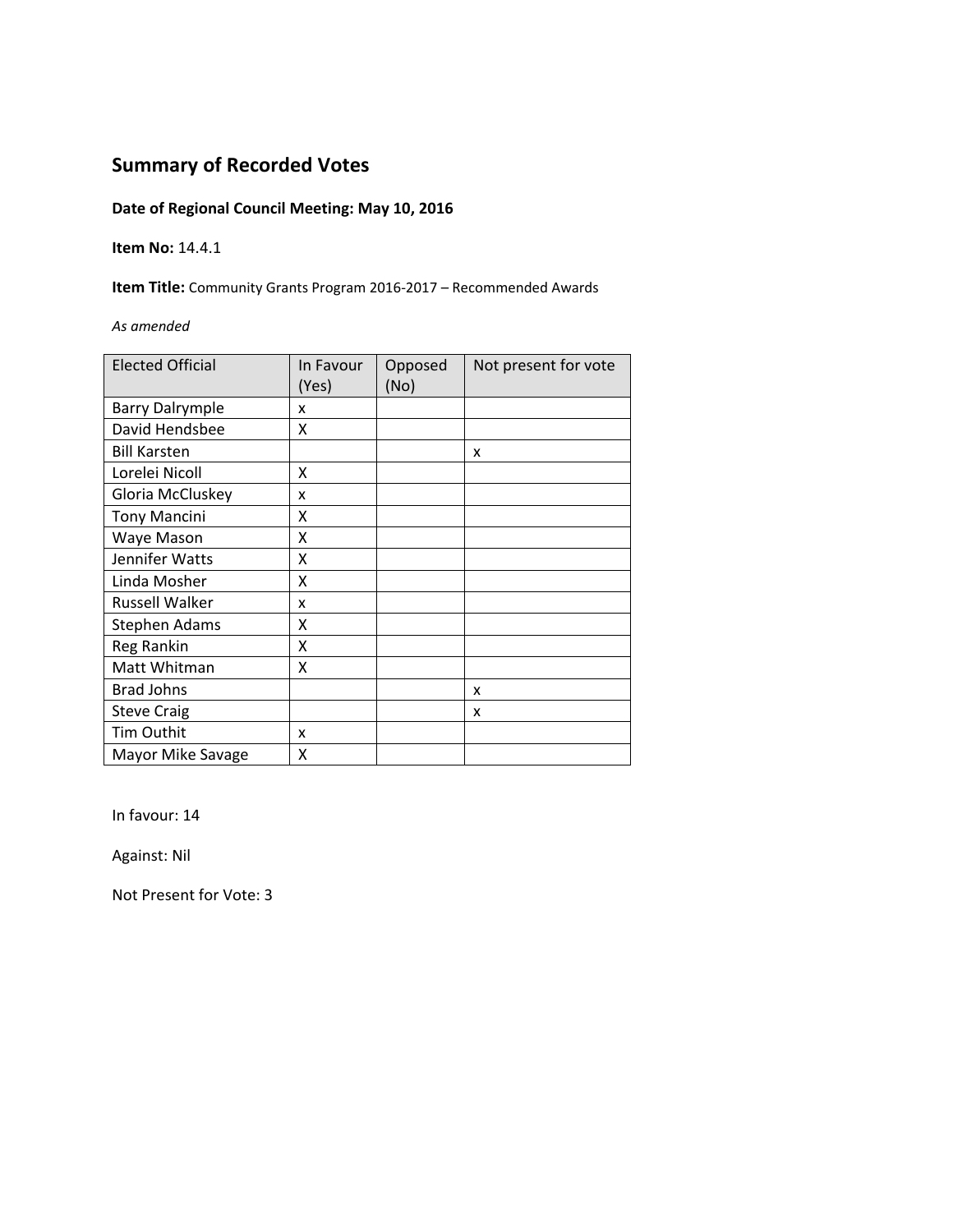#### **Date of Regional Council Meeting: May 10, 2016**

#### **Item No:** 14.4.2

**Item Title:** Less than Market Value Lease Agreement to Spencer House Seniors Centre for 5596 Morris Street, Halifax

| <b>Elected Official</b> | In Favour<br>(Yes) | Opposed<br>(No) | Not present for vote |
|-------------------------|--------------------|-----------------|----------------------|
| <b>Barry Dalrymple</b>  | x                  |                 |                      |
| David Hendsbee          | Χ                  |                 |                      |
| <b>Bill Karsten</b>     |                    |                 | x                    |
| Lorelei Nicoll          | X                  |                 |                      |
| Gloria McCluskey        | x                  |                 |                      |
| <b>Tony Mancini</b>     | X                  |                 |                      |
| Waye Mason              | X                  |                 |                      |
| Jennifer Watts          | X                  |                 |                      |
| Linda Mosher            | x                  |                 |                      |
| <b>Russell Walker</b>   | x                  |                 |                      |
| Stephen Adams           | χ                  |                 |                      |
| Reg Rankin              | X                  |                 |                      |
| Matt Whitman            | Χ                  |                 |                      |
| <b>Brad Johns</b>       | x                  |                 |                      |
| <b>Steve Craig</b>      |                    |                 | X                    |
| Tim Outhit              | x                  |                 |                      |
| Mayor Mike Savage       | x                  |                 |                      |

In favour: 15

Against: Nil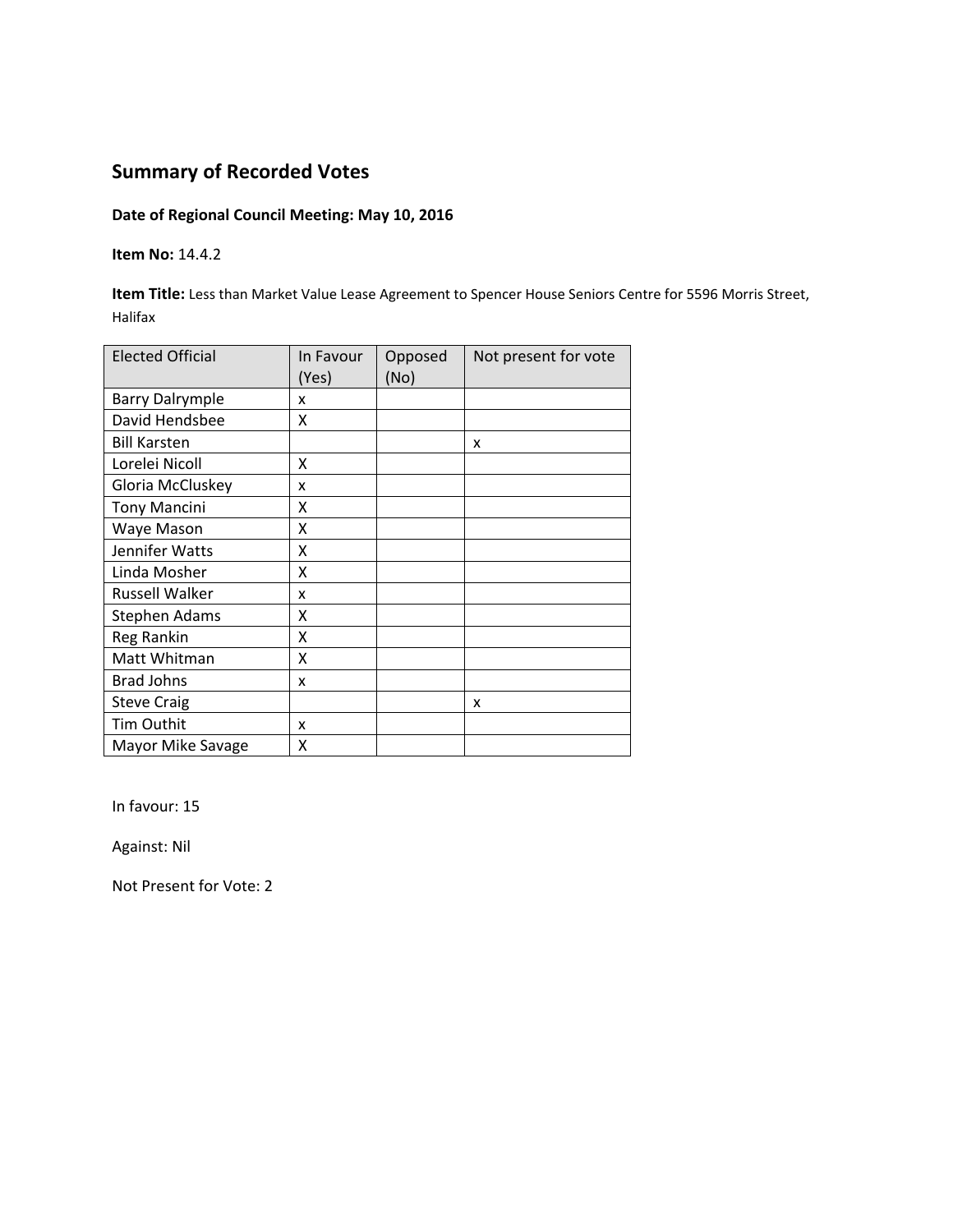### **Date of Regional Council Meeting: May 10, 2016**

**Item No:** 14.5.1

**Item Title:** Case H00412 – Request to Register 2275 Brunswick Street, Halifax as a Municipal Heritage Property

| <b>Elected Official</b> | In Favour<br>(Yes) | Opposed<br>(No) | Not present for vote |
|-------------------------|--------------------|-----------------|----------------------|
| <b>Barry Dalrymple</b>  | x                  |                 |                      |
| David Hendsbee          | x                  |                 |                      |
| <b>Bill Karsten</b>     |                    |                 | x                    |
| Lorelei Nicoll          | Χ                  |                 |                      |
| Gloria McCluskey        | x                  |                 |                      |
| <b>Tony Mancini</b>     | x                  |                 |                      |
| Waye Mason              | X                  |                 |                      |
| Jennifer Watts          | x                  |                 |                      |
| Linda Mosher            | x                  |                 |                      |
| Russell Walker          | x                  |                 |                      |
| <b>Stephen Adams</b>    | x                  |                 |                      |
| Reg Rankin              | X                  |                 |                      |
| Matt Whitman            | X                  |                 |                      |
| <b>Brad Johns</b>       | x                  |                 |                      |
| <b>Steve Craig</b>      |                    |                 | x                    |
| Tim Outhit              | x                  |                 |                      |
| Mayor Mike Savage       | Χ                  |                 |                      |

In favour: 15

Against: Nil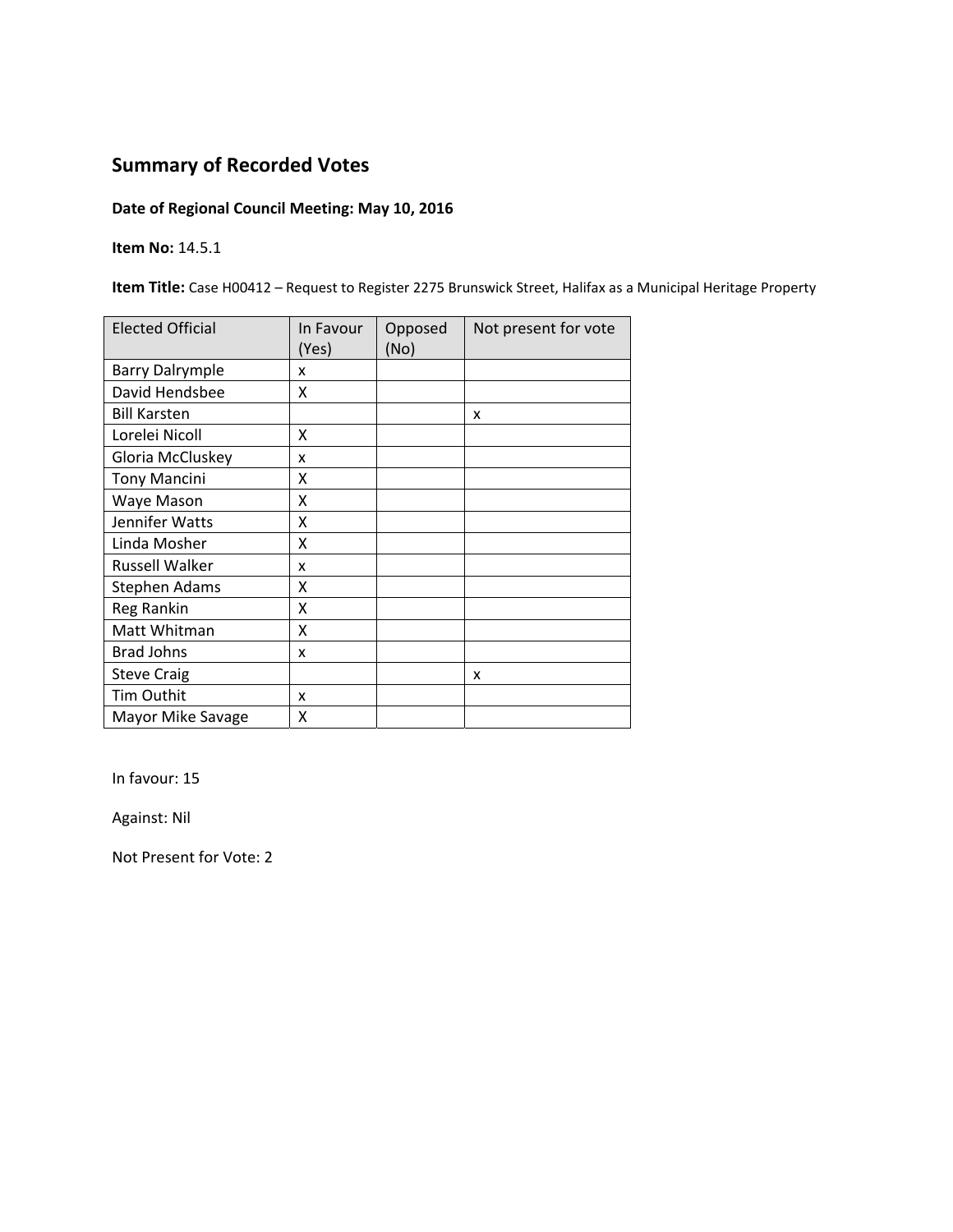## **Date of Regional Council Meeting: May 10, 2016**

#### **Item No:** 14.5.2

**Item Title:** 851 Young Avenue

| <b>Elected Official</b> | In Favour<br>(Yes) | Opposed<br>(No) | Not present for vote |
|-------------------------|--------------------|-----------------|----------------------|
| <b>Barry Dalrymple</b>  |                    | x               |                      |
| David Hendsbee          | x                  |                 |                      |
| <b>Bill Karsten</b>     |                    |                 | x                    |
| Lorelei Nicoll          |                    | X               |                      |
| Gloria McCluskey        |                    | X               |                      |
| <b>Tony Mancini</b>     |                    | x               |                      |
| Waye Mason              |                    | x               |                      |
| Jennifer Watts          |                    | x               |                      |
| Linda Mosher            | x                  |                 |                      |
| <b>Russell Walker</b>   |                    | x               |                      |
| Stephen Adams           |                    | x               |                      |
| Reg Rankin              | x                  |                 |                      |
| Matt Whitman            |                    | Χ               |                      |
| <b>Brad Johns</b>       |                    | X               |                      |
| <b>Steve Craig</b>      |                    |                 | x                    |
| <b>Tim Outhit</b>       |                    | x               |                      |
| Mayor Mike Savage       |                    | x               |                      |

In favour: 3

Against: 12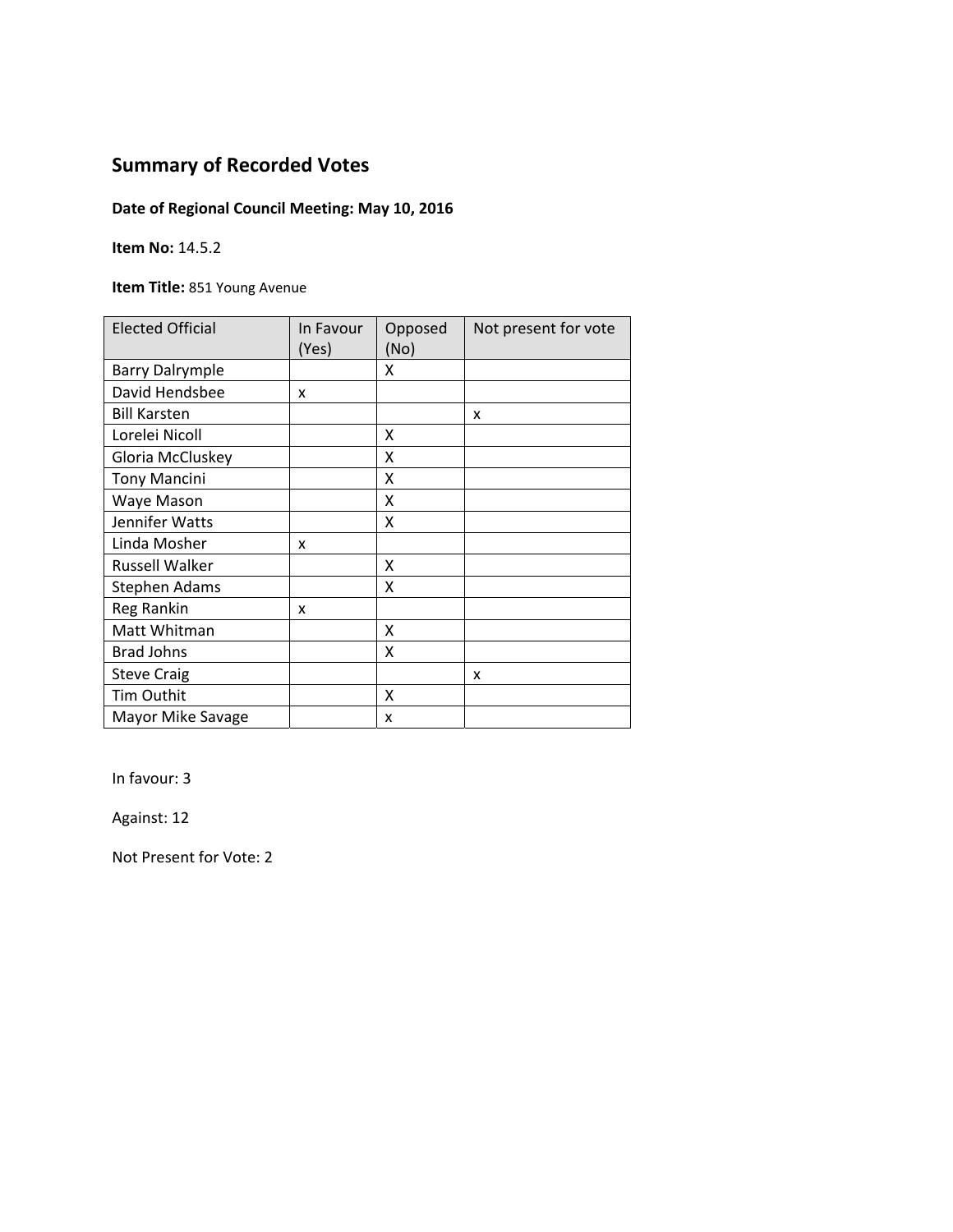### **Date of Regional Council Meeting: May 10, 2016**

**Item No:** 14.5.3

**Item Title:** Map 6 Heritage Resources – Downtown Halifax Secondary Municipal Planning Strategy – Moratorium

| <b>Elected Official</b> | In Favour<br>(Yes) | Opposed<br>(No) | Not present for vote |
|-------------------------|--------------------|-----------------|----------------------|
| <b>Barry Dalrymple</b>  |                    | x               |                      |
| David Hendsbee          | x                  |                 |                      |
| <b>Bill Karsten</b>     |                    |                 | x                    |
| Lorelei Nicoll          | x                  |                 |                      |
| Gloria McCluskey        | Χ                  |                 |                      |
| <b>Tony Mancini</b>     |                    | x               |                      |
| Waye Mason              | x                  |                 |                      |
| Jennifer Watts          | x                  |                 |                      |
| Linda Mosher            | X                  |                 |                      |
| Russell Walker          | X                  |                 |                      |
| <b>Stephen Adams</b>    | X                  |                 |                      |
| Reg Rankin              | Χ                  |                 |                      |
| Matt Whitman            |                    | x               |                      |
| <b>Brad Johns</b>       | Χ                  |                 |                      |
| <b>Steve Craig</b>      |                    |                 | X                    |
| Tim Outhit              | x                  |                 |                      |
| Mayor Mike Savage       |                    | x               |                      |

In favour: 11

Against: 4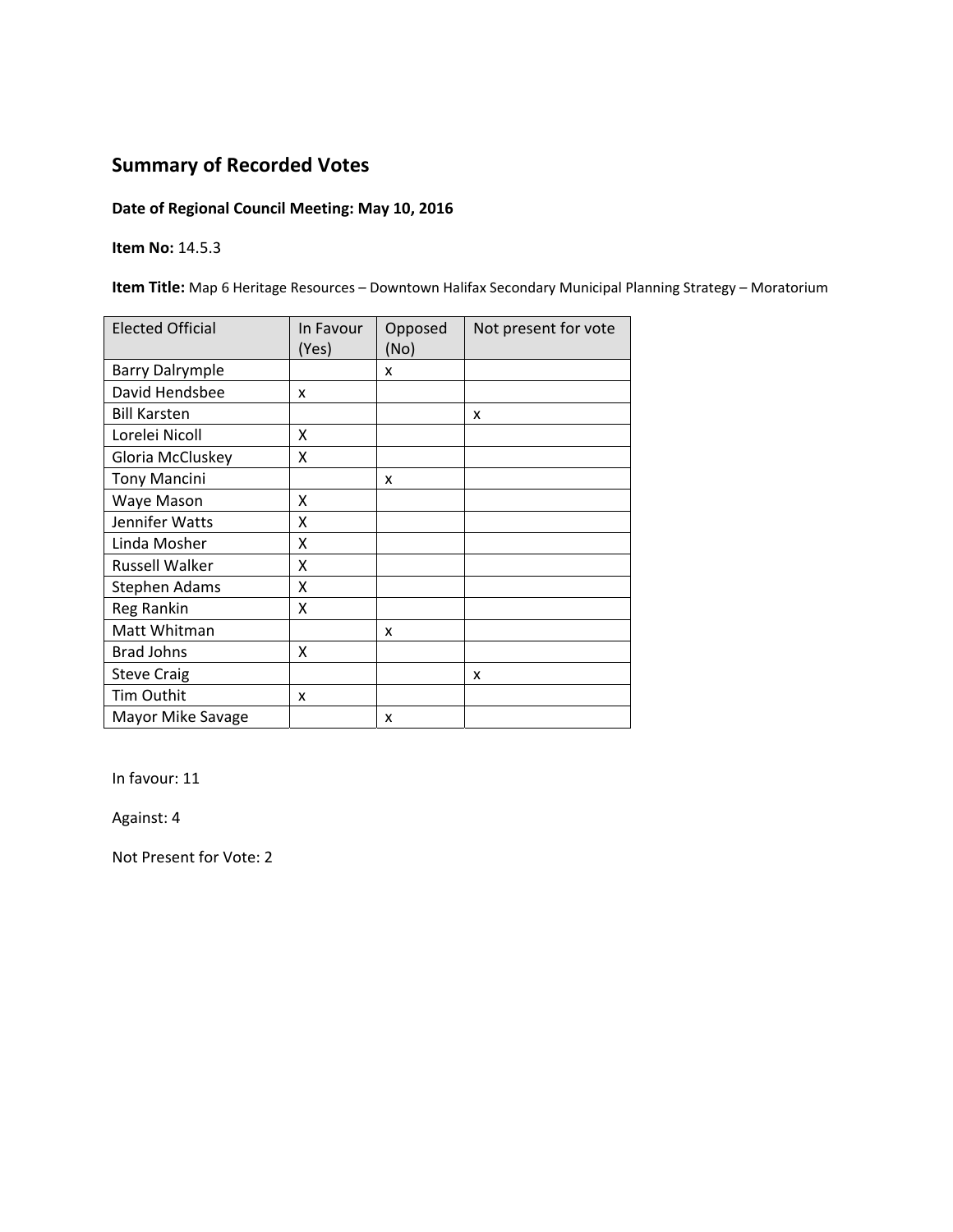## **Date of Regional Council Meeting: May 10, 2016**

**Item No:** 14.6.1

**Item Title:** Marketing Levy Special Events Reserve Grant Report 2016

| <b>Elected Official</b> | In Favour<br>(Yes) | Opposed<br>(No) | Not present for vote |
|-------------------------|--------------------|-----------------|----------------------|
| <b>Barry Dalrymple</b>  | x                  |                 |                      |
| David Hendsbee          | x                  |                 |                      |
| <b>Bill Karsten</b>     |                    |                 | X                    |
| Lorelei Nicoll          | x                  |                 |                      |
| Gloria McCluskey        | X                  |                 |                      |
| <b>Tony Mancini</b>     | x                  |                 |                      |
| Waye Mason              | x                  |                 |                      |
| Jennifer Watts          | Χ                  |                 |                      |
| Linda Mosher            | X                  |                 |                      |
| <b>Russell Walker</b>   | x                  |                 |                      |
| Stephen Adams           | X                  |                 |                      |
| <b>Reg Rankin</b>       | X                  |                 |                      |
| Matt Whitman            | x                  |                 |                      |
| <b>Brad Johns</b>       | Χ                  |                 |                      |
| <b>Steve Craig</b>      |                    |                 | x                    |
| Tim Outhit              | x                  |                 |                      |
| Mayor Mike Savage       | x                  |                 |                      |

In favour: 15

Against: Nil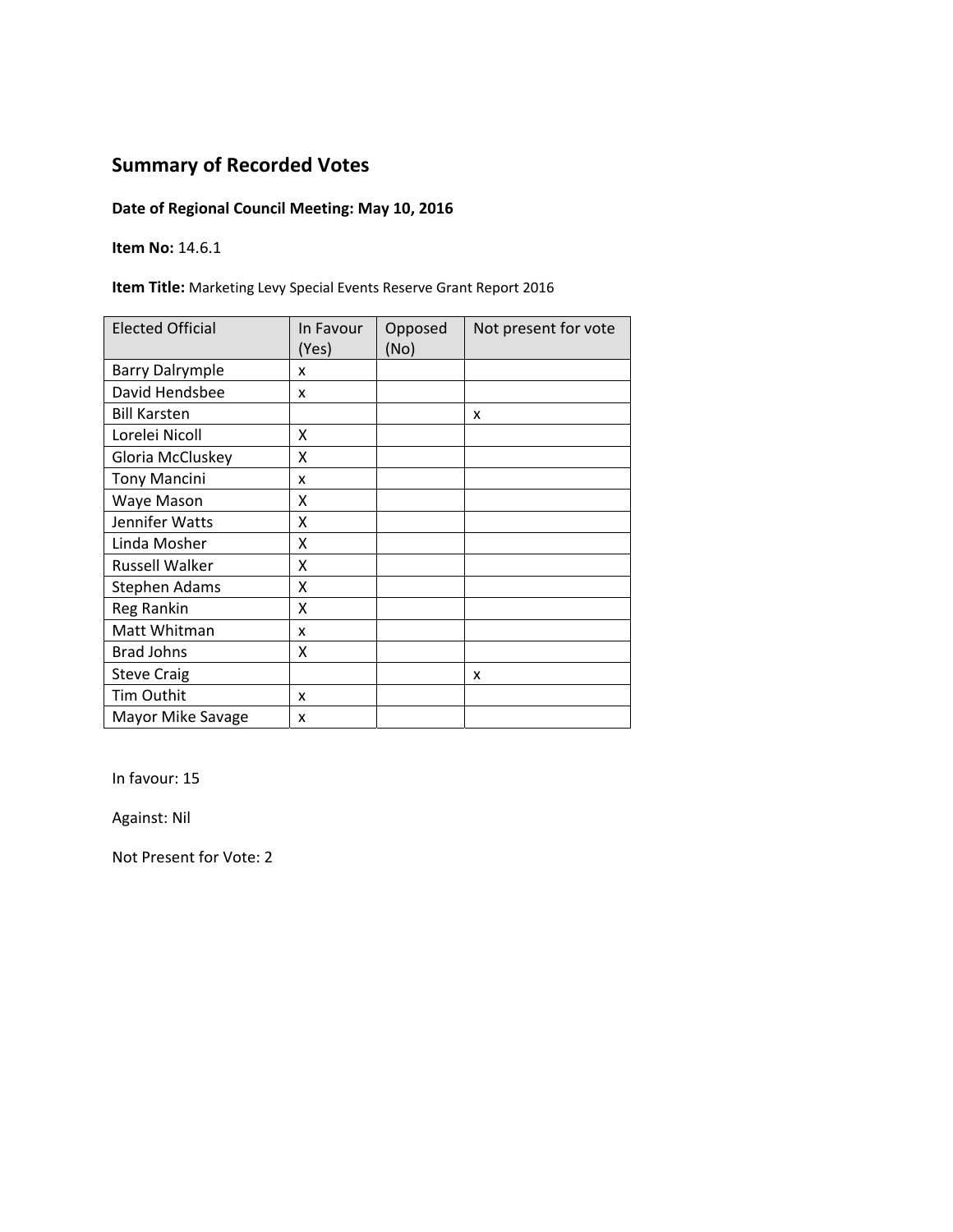### **Date of Regional Council Meeting: May 10, 2016**

#### **Item No:** 15.1

**Item Title:** Request a staff report re: best options to establish protections to the heritage and character of historic Young Avenue

| <b>Elected Official</b> | In Favour<br>(Yes) | Opposed<br>(No) | Not present for vote |
|-------------------------|--------------------|-----------------|----------------------|
| <b>Barry Dalrymple</b>  | x                  |                 |                      |
| David Hendsbee          | x                  |                 |                      |
| <b>Bill Karsten</b>     |                    |                 | X                    |
| Lorelei Nicoll          | X                  |                 |                      |
| Gloria McCluskey        | X                  |                 |                      |
| <b>Tony Mancini</b>     | x                  |                 |                      |
| Waye Mason              | χ                  |                 |                      |
| Jennifer Watts          | X                  |                 |                      |
| Linda Mosher            | X                  |                 |                      |
| <b>Russell Walker</b>   | X                  |                 |                      |
| Stephen Adams           | x                  |                 |                      |
| Reg Rankin              | X                  |                 |                      |
| Matt Whitman            | x                  |                 |                      |
| <b>Brad Johns</b>       |                    |                 | X                    |
| <b>Steve Craig</b>      |                    |                 | X                    |
| Tim Outhit              | x                  |                 |                      |
| Mayor Mike Savage       | x                  |                 |                      |

In favour: 14

Against: Nil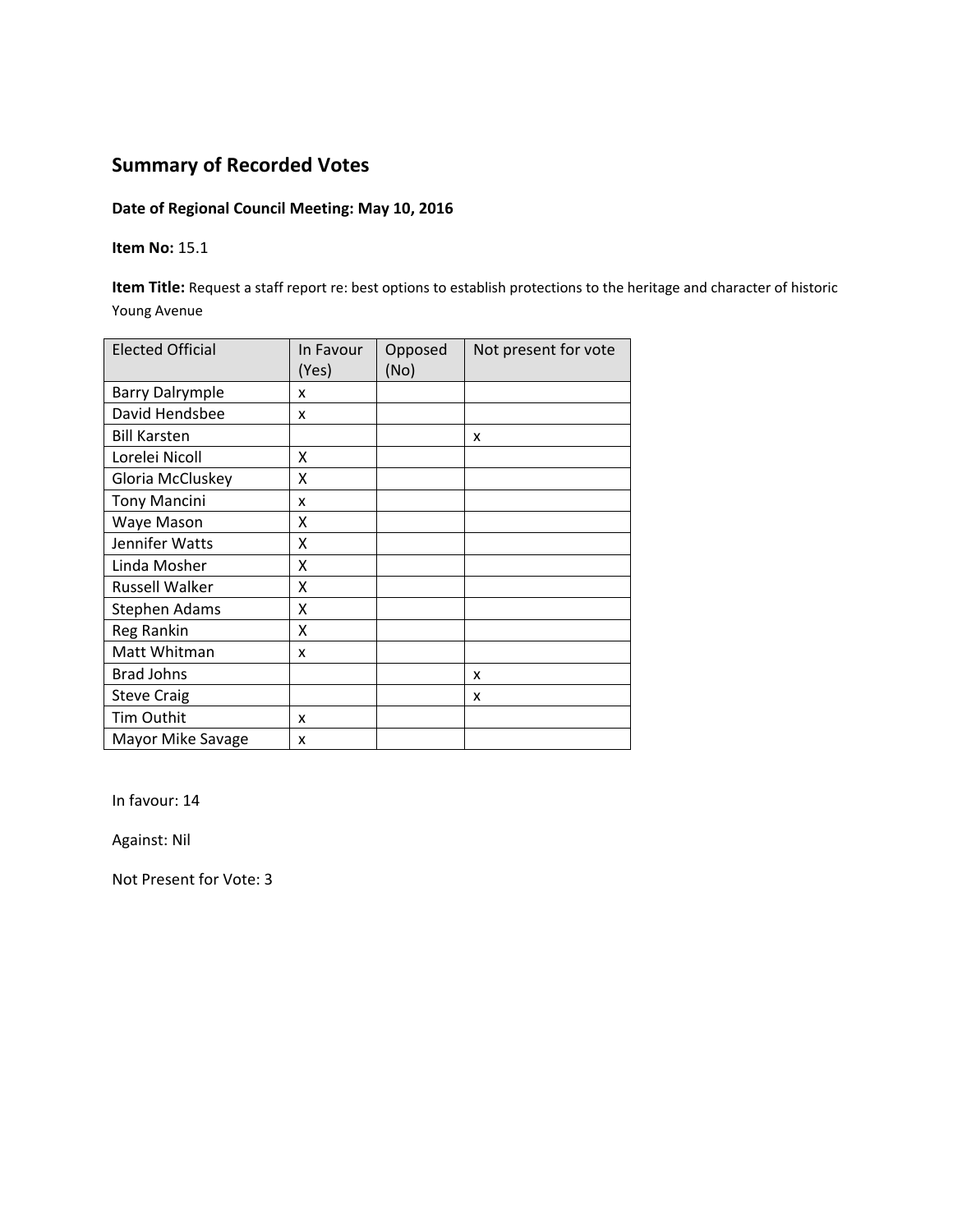### **Date of Regional Council Meeting: May 10, 2016**

#### **Item No:** 15.2

**Item Title:** Request a staff report re: regarding the discharge of the development agreement for the former Texpark site, between Halifax Regional Municipality and United Gulf Developments Limited

| <b>Elected Official</b> | In Favour<br>(Yes) | Opposed<br>(No) | Not present for vote |
|-------------------------|--------------------|-----------------|----------------------|
| <b>Barry Dalrymple</b>  | x                  |                 |                      |
| David Hendsbee          |                    | x               |                      |
| <b>Bill Karsten</b>     |                    |                 | x                    |
| Lorelei Nicoll          | X                  |                 |                      |
| Gloria McCluskey        | χ                  |                 |                      |
| <b>Tony Mancini</b>     | x                  |                 |                      |
| Waye Mason              | Χ                  |                 |                      |
| Jennifer Watts          | X                  |                 |                      |
| Linda Mosher            | X                  |                 |                      |
| <b>Russell Walker</b>   | X                  |                 |                      |
| Stephen Adams           | X                  |                 |                      |
| Reg Rankin              | X                  |                 |                      |
| Matt Whitman            | x                  |                 |                      |
| <b>Brad Johns</b>       | x                  |                 |                      |
| <b>Steve Craig</b>      |                    |                 | X                    |
| <b>Tim Outhit</b>       | x                  |                 |                      |
| Mayor Mike Savage       | x                  |                 |                      |

In favour: 14

Against: 1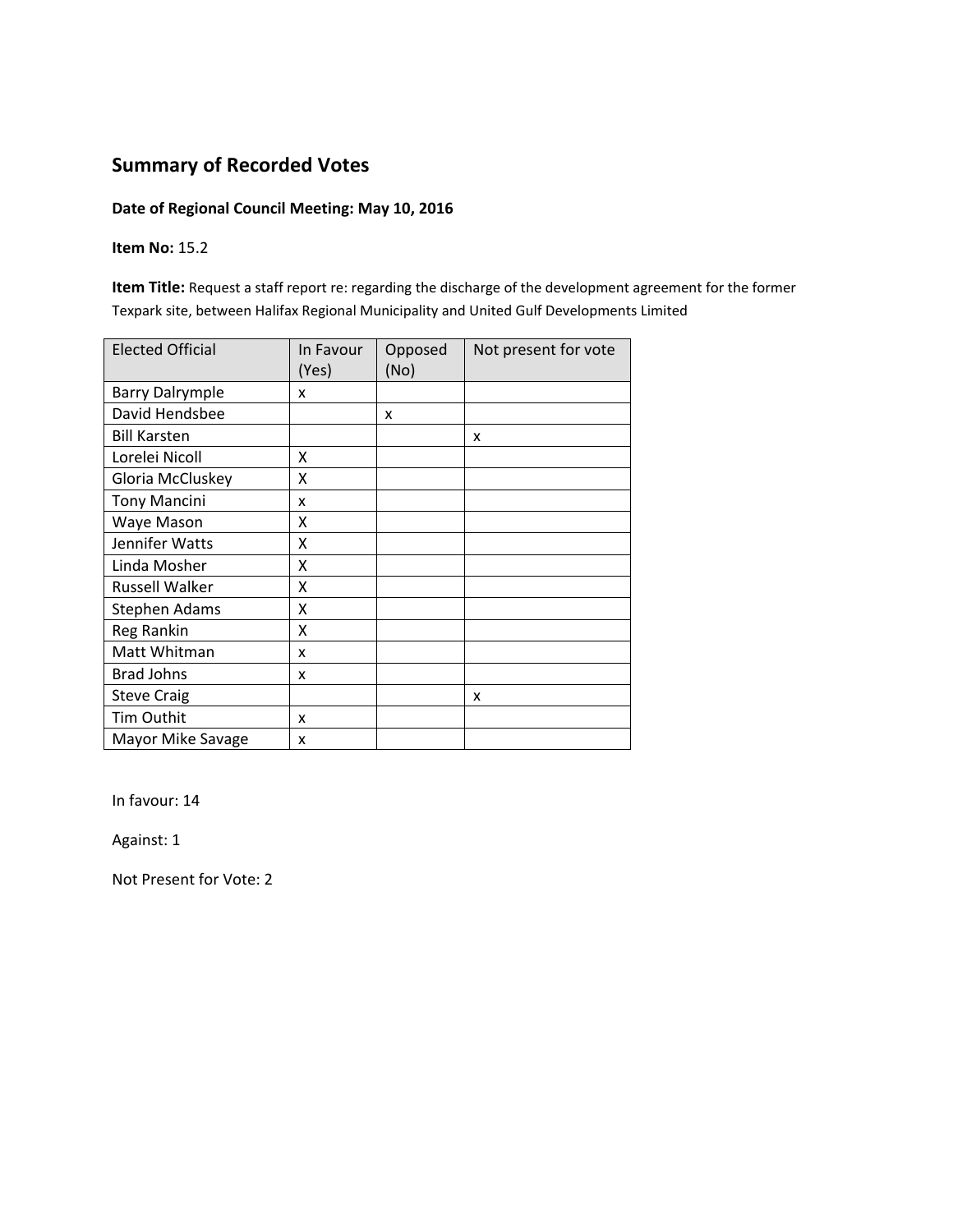### **Date of Regional Council Meeting: May 10, 2016**

#### **Item No:** 15.3

**Item Title:** Request a staff report re: options to protect the properties at 75, 79, and 85 Sackville Crossroads from further erosion by the Little Sackville River.

| <b>Elected Official</b> | In Favour<br>(Yes) | Opposed<br>(No) | Not present for vote |
|-------------------------|--------------------|-----------------|----------------------|
| <b>Barry Dalrymple</b>  | x                  |                 |                      |
| David Hendsbee          | x                  |                 |                      |
| <b>Bill Karsten</b>     |                    |                 | x                    |
| Lorelei Nicoll          | X                  |                 |                      |
| Gloria McCluskey        | x                  |                 |                      |
| <b>Tony Mancini</b>     | x                  |                 |                      |
| Waye Mason              | x                  |                 |                      |
| Jennifer Watts          | X                  |                 |                      |
| Linda Mosher            | X                  |                 |                      |
| <b>Russell Walker</b>   | X                  |                 |                      |
| <b>Stephen Adams</b>    | X                  |                 |                      |
| Reg Rankin              | X                  |                 |                      |
| Matt Whitman            | x                  |                 |                      |
| <b>Brad Johns</b>       | x                  |                 |                      |
| <b>Steve Craig</b>      |                    |                 | x                    |
| <b>Tim Outhit</b>       | x                  |                 |                      |
| Mayor Mike Savage       | x                  |                 |                      |

In favour: 15

Against: Nil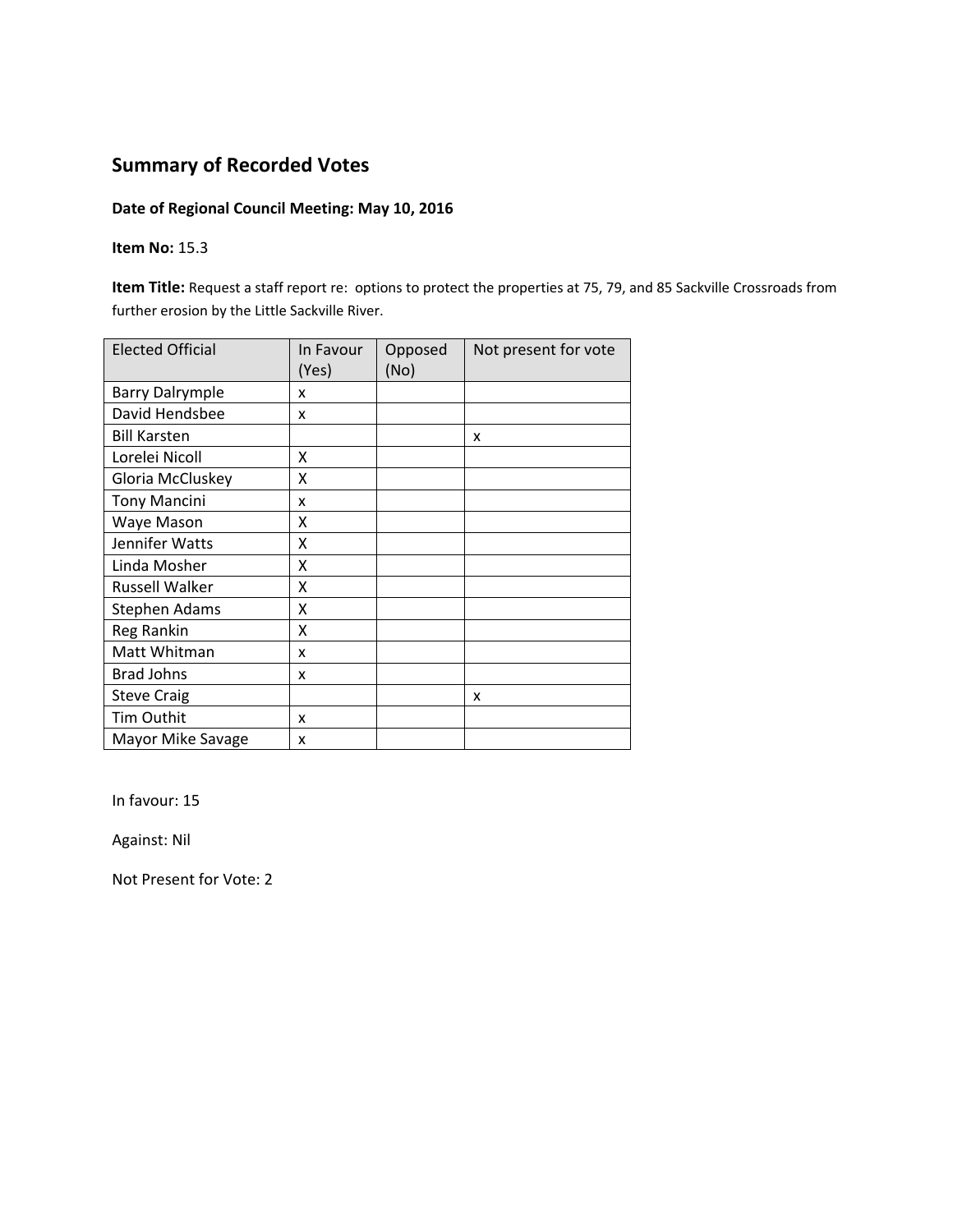### **Date of Regional Council Meeting: May 10, 2016**

#### **Item No:** 16.2.1

**Item Title:** Burnside Industrial Park – Amendment to Buy‐Back Agreement *– Private and Confidential Report –*  Motion in Public Session

| <b>Elected Official</b> | In Favour<br>(Yes) | Opposed<br>(No) | Not present for vote |
|-------------------------|--------------------|-----------------|----------------------|
| <b>Barry Dalrymple</b>  | x                  |                 |                      |
| David Hendsbee          | x                  |                 |                      |
| <b>Bill Karsten</b>     |                    |                 | X                    |
| Lorelei Nicoll          | X                  |                 |                      |
| Gloria McCluskey        | Χ                  |                 |                      |
| <b>Tony Mancini</b>     | x                  |                 |                      |
| Waye Mason              | x                  |                 |                      |
| Jennifer Watts          | X                  |                 |                      |
| Linda Mosher            | X                  |                 |                      |
| <b>Russell Walker</b>   | X                  |                 |                      |
| <b>Stephen Adams</b>    | X                  |                 |                      |
| Reg Rankin              | X                  |                 |                      |
| Matt Whitman            | x                  |                 |                      |
| <b>Brad Johns</b>       | x                  |                 |                      |
| <b>Steve Craig</b>      |                    |                 | X                    |
| <b>Tim Outhit</b>       | x                  |                 |                      |
| Mayor Mike Savage       | x                  |                 |                      |

In favour: 15

Against: Nil